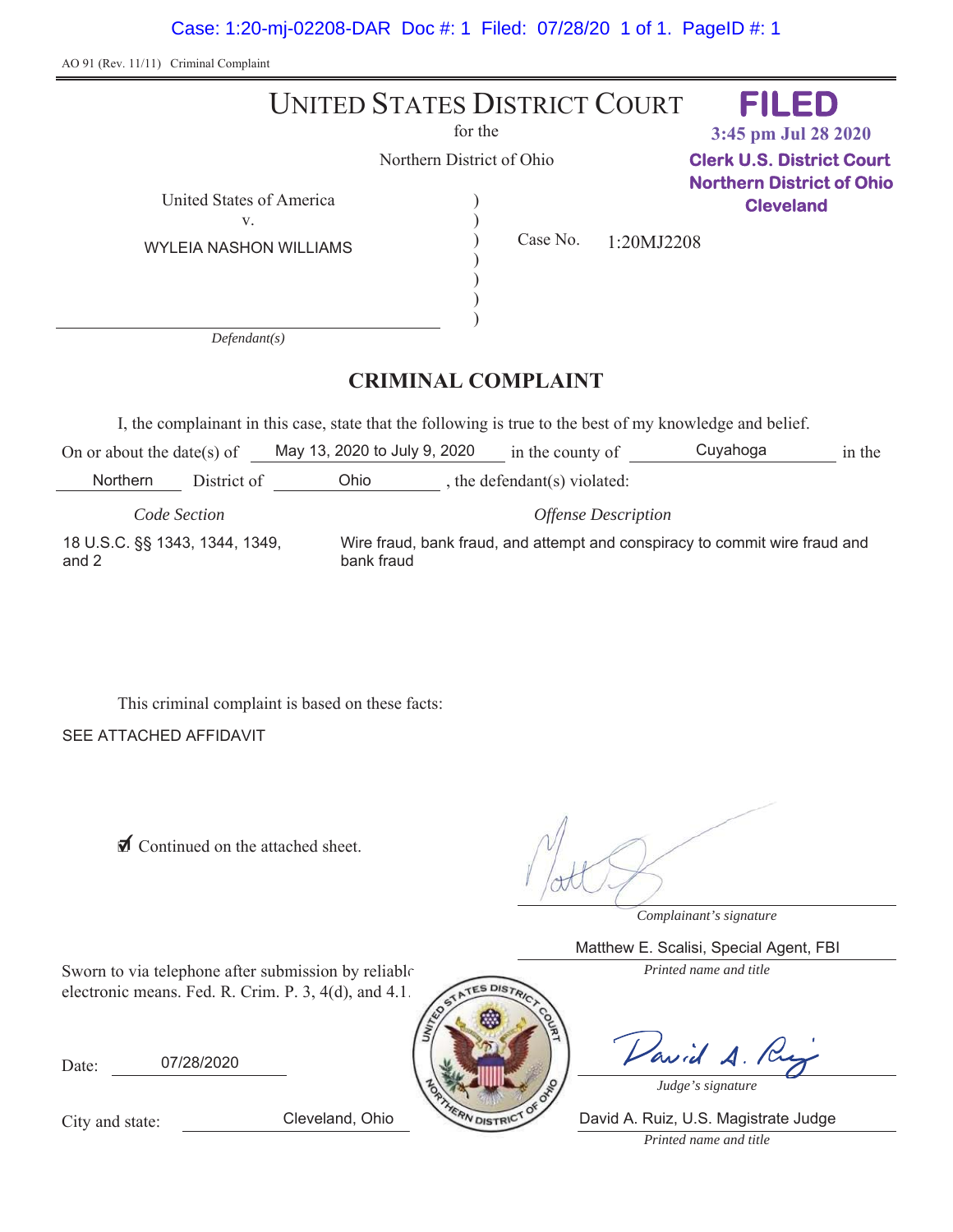Case: 1:20-mj-02208-DAR Doc #: 1-1 Filed: 07/28/20 1 of 26. PageID #: 2

#### **AFFIDAVIT**

1:20MJ2208

I, Matthew Scalisi, being first duly sworn, hereby depose and state as follows:

## **INTRODUCTION AND AGENT BACKGROUND**

1. I make this affidavit in support of criminal complaints charging PHILLIP J. AUGUSTIN (aka, PJ Augustin or Augustine) ("Augustin") and WYLEIA NASHON WILLIAMS (aka, Nashon Matthews) ("Williams") (together, "Defendants"), with wire fraud, bank fraud, attempt and conspiracy to commit wire fraud and bank fraud, in violation of 18 U.S.C. §§ 1343, 1344, 1349, and 2, and charging Augustin with obstruction of justice, in violation of 18 U.S.C. §§ 1503 and  $1512(c)(2)$ , from on or about May 13, 2020 to on or about July 9, 2020, in the Northern District of Ohio, Eastern Division, and elsewhere.

2. Defendants have devised and participated in a scheme to obtain by fraud millions of dollars in forgivable loans through the Paycheck Protection Program ("PPP") and other government programs, conspiring with two people now cooperating with the investigation ("CHS 2" and "CHS 3"), and others.<sup>1</sup> Early in the scheme, Augustin obtained a fraudulent PPP loan for his own company, Clear Vision Music Group LLC ("Clear Vision"), with CHS 2 providing draft falsified documents for Augustin to use. After submitting that application, Defendants then began to work with CHS 2 on a scheme to submit numerous fraudulent PPP loan applications in order to receive kickbacks from confederate loan applicants. Augustin focused on recruiting numerous confederate PPP loan applicants using his network of business contacts from his work as a manager for professional football players. Augustin also recruited

<sup>&</sup>lt;sup>1</sup> The conduct and charges described in this affidavit are part of a larger investigation that is being conducted in this District and elsewhere. As a result, not all numbered sources and anonymous individuals and entities are described in every filing. I have included in this affidavit only those individuals and entities I have deemed necessary to explain the particular facts set forth here.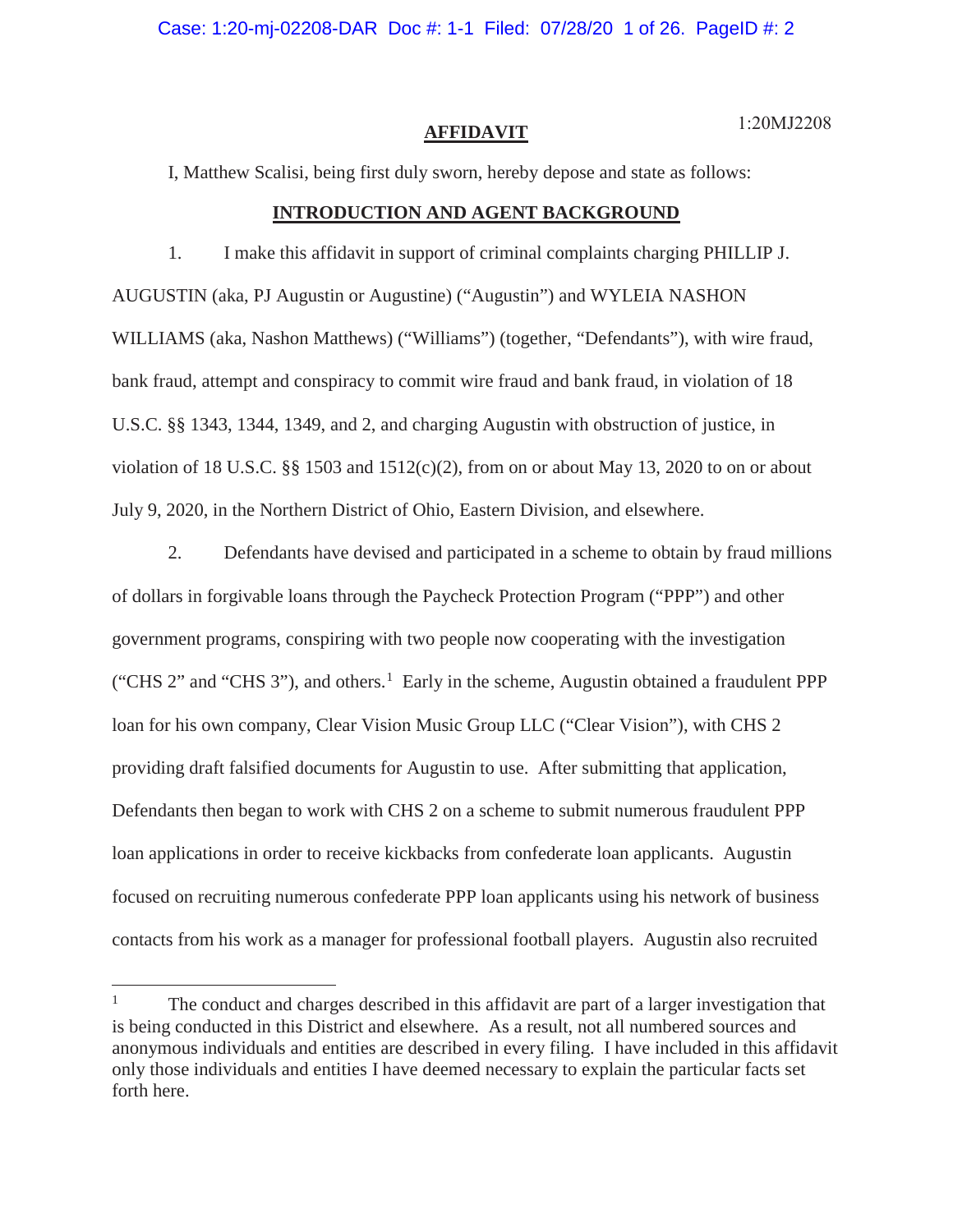#### Case: 1:20-mj-02208-DAR Doc #: 1-1 Filed: 07/28/20 2 of 26. PageID #: 3

Williams to assist in the scheme. Early on, Williams obtained falsified documents from CHS 2 to include in fraudulent applications. Later, she focused on coordinating communications between CHS 2 and the confederates Augustin recruited, primarily by collecting information from them and passing that information to CHS 2 for use in creating falsified documents and applications. To inflate the size of these PPP loans, and the corresponding kickbacks, the conspirators relied on a variety of false statements, including by submitting falsified bank statements and payroll tax forms. For example, the conspirators used nearly identical versions of the same fabricated bank statements, recycled in the PPP applications for multiple companies with minor changes.

3. The conspirators in the scheme planned or prepared at least 90 fraudulent applications, most of which were submitted. Based on the evidence investigators have reviewed to date, CHS 2, Augustin, and their co-conspirators applied for PPP loans that are together worth more than \$24 million dollars, with at least approximately 42 of those loans approved and funded for a total of approximately \$17.4 million. Certain of those loan recipients then wired a kickback of varying amounts, often approximately 25% of the fraudulent loan proceeds, to an account controlled by CHS 2. Because Augustin had originated the scheme with CHS 2 and recruited so many loan applicants, Augustin expected to receive—and often did receive—sizable kickbacks. CHS 2 paid Augustin a share of the kickbacks, often by wiring funds to an account controlled by Augustin. In a six-week period, CHS 2 wired to one of Augustin's accounts kickbacks totaling more than \$900,000.

4. I am a Special Agent with the Federal Bureau of Investigation ("FBI"), and have been since July 7, 2019. As a Special Agent with the FBI, I am assigned to the Complex Financial Crimes Squad. I have obtained extensive training and experience within the FBI on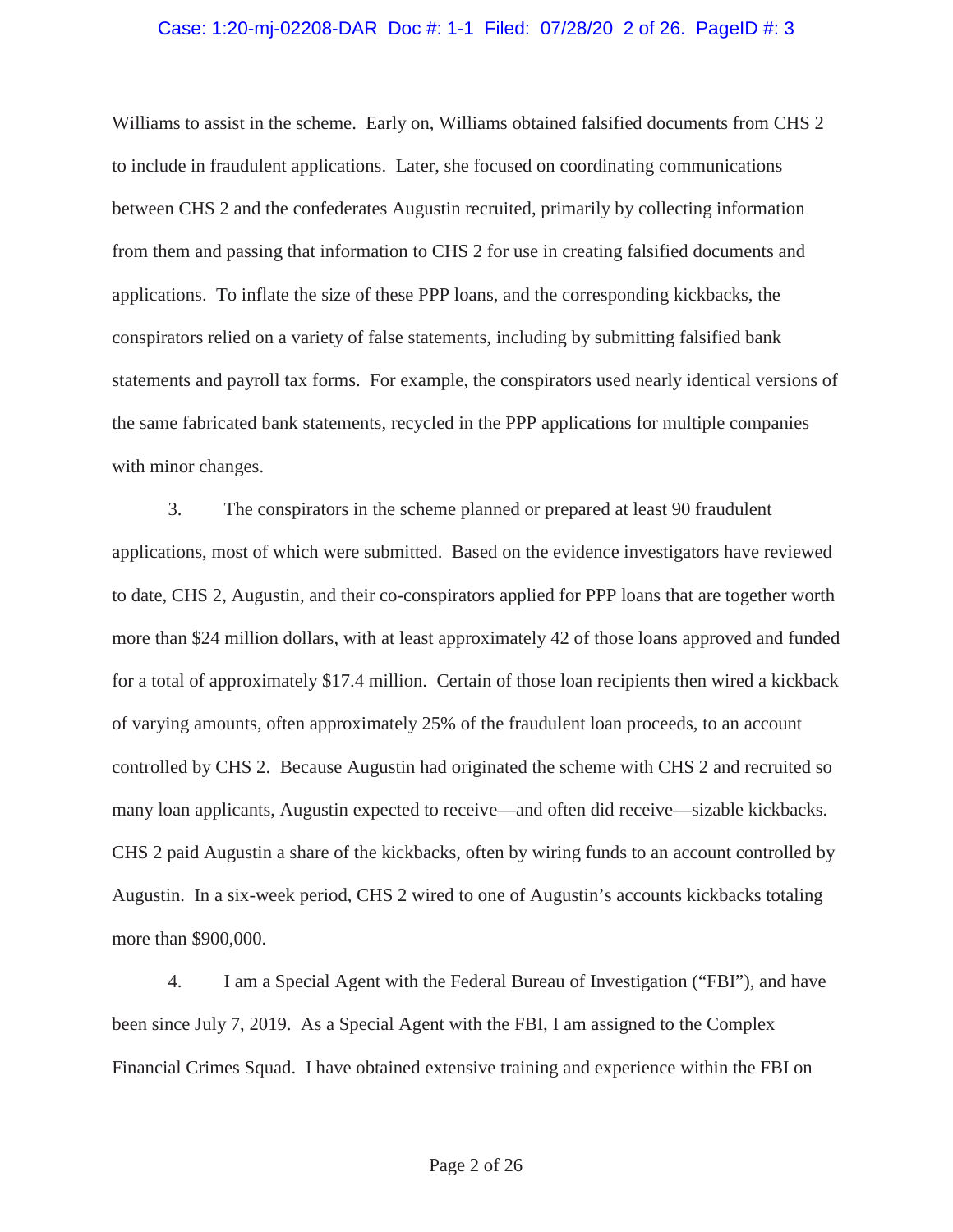#### Case: 1:20-mj-02208-DAR Doc #: 1-1 Filed: 07/28/20 3 of 26. PageID #: 4

investigating financial crimes leading to federal prosecutions. Prior to becoming a Special Agent with the FBI, I was a Special Agent with the United States Secret Service ("USSS") from July of 2016 to July of 2019. While working out of the Chicago Field Office within the USSS, I was assigned to the Financial Crimes Unit. I have worked on multiple financial crimes cases that involved wire fraud, bank fraud, aggravated identity theft, and other frauds and swindles. Recently, I have been assigned to work with the U.S. Department of Justice and other law enforcement partners, including the Internal Revenue Service – Criminal Investigation ("IRS-CI") and the Small Business Administration Office of Inspector General, to investigate possible fraud associated with the stimulus and economic assistance programs created by the federal government in response to the COVID-19 program.

5. The facts in this affidavit come from my personal observations, my training and experience, and information obtained from my co-case agent, Special Agent Anthony Pizzola of the IRS-CI Cleveland, Ohio office, as well as from other members of law enforcement and from witnesses. This affidavit is intended to show merely that there is sufficient probable cause for the requested warrants and does not set forth all of my knowledge about this matter.

#### **PROBABLE CAUSE**

6. Augustin and CHS 2 originated this scheme to fraudulently obtain governmentbacked, forgivable loans by first obtaining a PPP loan for Augustin's own company, Clear Vision. Immediately thereafter, Augustin brought in Williams to facilitate the scheme, while Augustin focused on recruiting both confederate PPP loan applicants and additional coconspirators who could to recruit even more such confederates. The network of confederates and the scope of the scheme—grew quickly, both through Augustin's network and through broader word of mouth. Although Williams appears to have worked on submitting a number of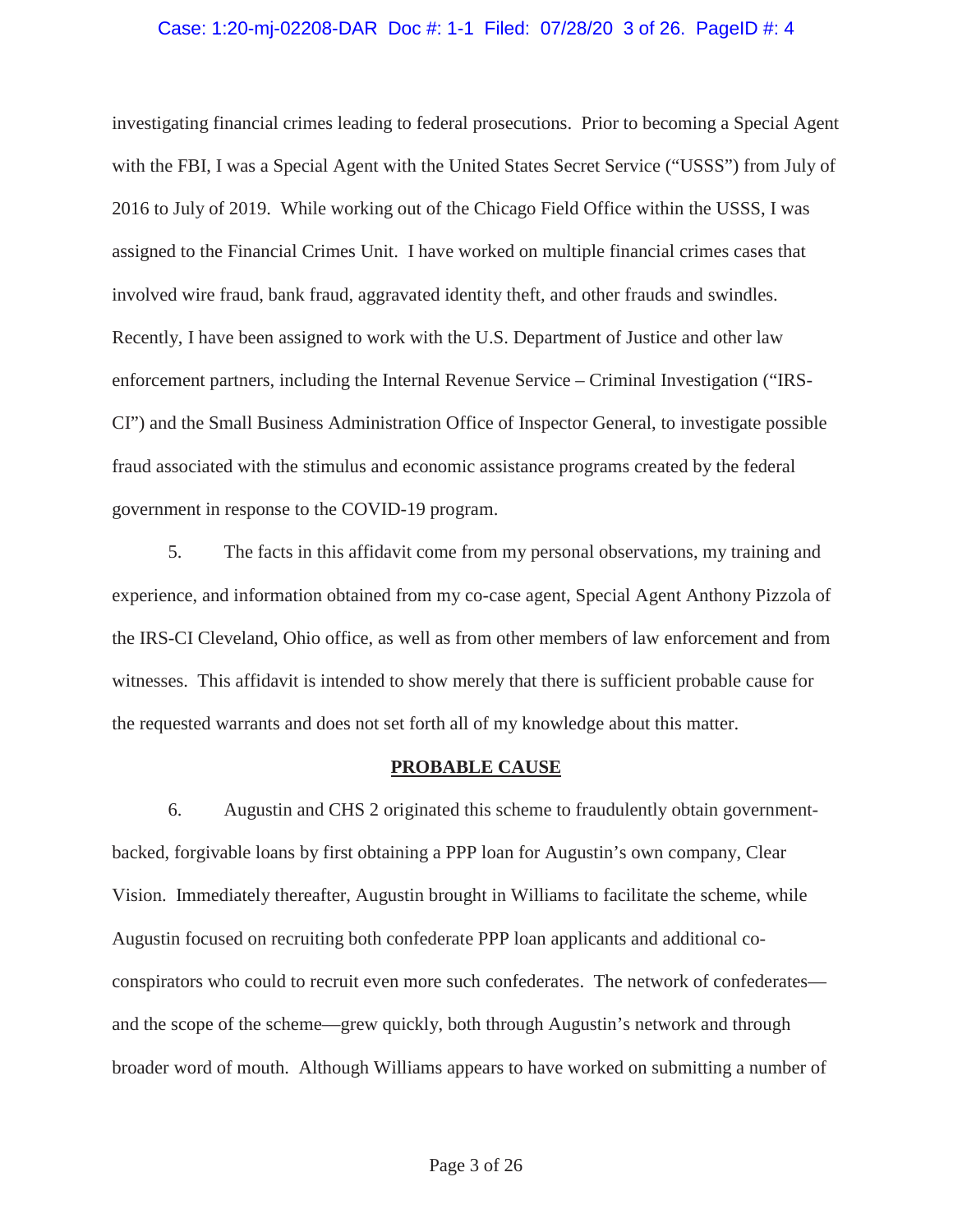## Case: 1:20-mj-02208-DAR Doc #: 1-1 Filed: 07/28/20 4 of 26. PageID #: 5

applications in the days after the Clear Vision application, the scheme soon developed a stable model, with CHS 2 as the operational center, submitting the vast majority of applications. The applications relied on falsified payroll numbers, supporting those figures with counterfeit IRS Forms 941 that CHS 2 and CHS 3 created. CHS 2 also often used counterfeit bank statements to conceal the fact that many of the businesses had little to no funds on hand, and often had little to no ongoing business. Williams largely facilitated communications between confederates and CHS 2, but also falsified checks to submit with some applications. All the while, Augustin continued to recruit confederates and then pressure them to send their kickbacks once their loans were received.

- 7. The following financial institutions are referenced herein:
	- a. Bank 1 is a federally insured bank located in Cincinnati, Ohio.
	- b. Bank 2 is a federally insured bank located in Fort Lee, New Jersey.
	- c. Bank 3 is a federally insured bank located in Salt Lake City, Utah.
	- d. Bank 4 is a federally insured bank located in New York, New York.
	- e. Bank 5 is a federally insured bank located in New York, New York.
	- f. Bank 6 is a federally insured bank located in San Francisco, California.
	- g. Bank 7 is a federally insured bank located in Charlotte, North Carolina.
	- h. Bank 8 is a federally insured credit union located in Vienna, Virginia.
- 8. Bank Processor 1 is a financial technology company located in Redwood City,

California, that enables businesses to apply online for PPP loans from two participating banks, Bank 2 and Bank 3.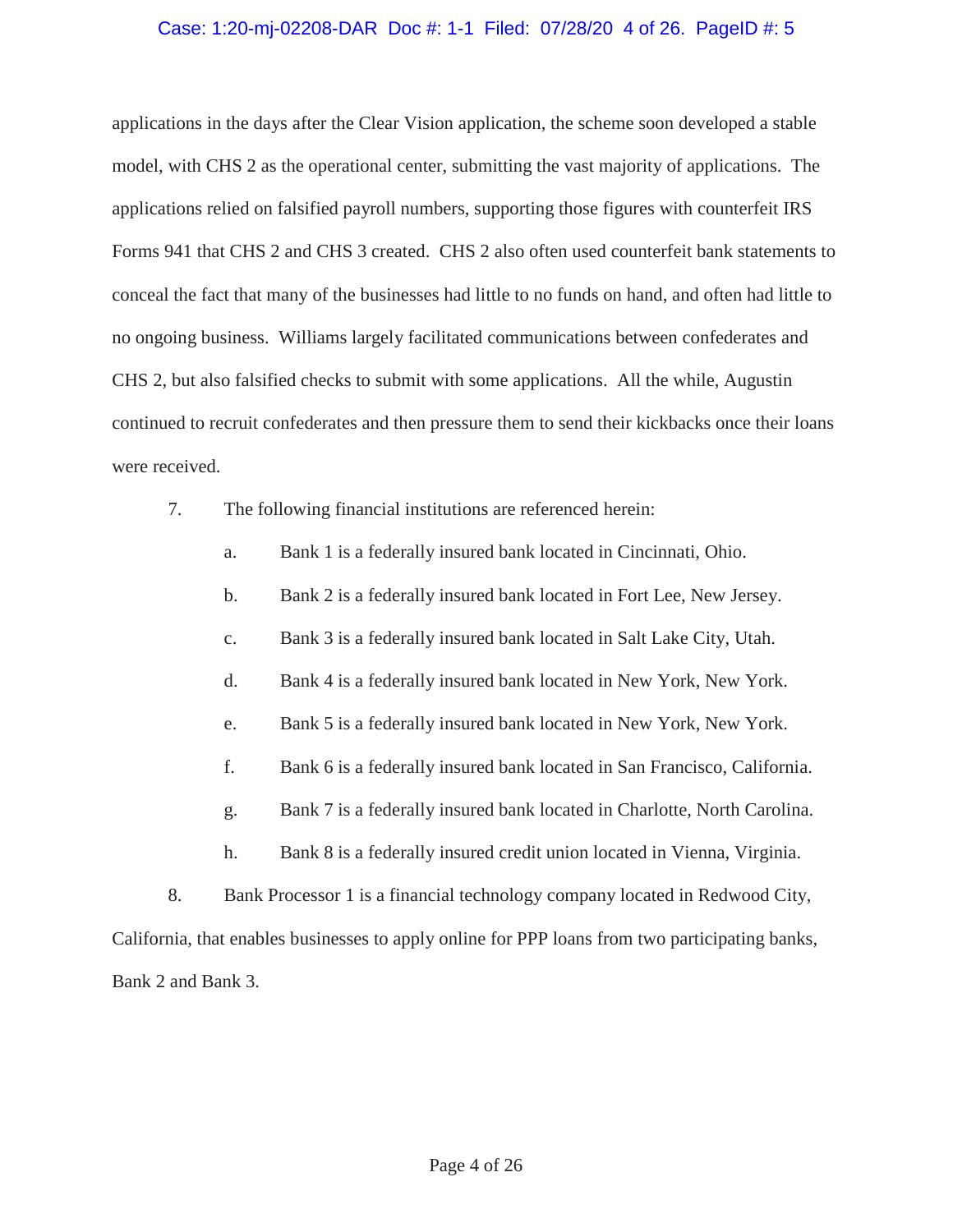## *The Paycheck Protection Program*

9. The Coronavirus Aid, Relief, and Economic Security ("CARES") Act is a federal law enacted in or around March 2020 and designed to provide emergency financial assistance to the millions of Americans who are suffering the economic effects caused by the COVID-19 pandemic. One source of relief provided by the CARES Act was the authorization of up to \$349 billion in forgivable loans to small businesses for job retention and certain other expenses, through a program referred to as the PPP. In or around April 2020, Congress authorized over \$300 billion in additional PPP funding.

10. In order to obtain a PPP loan, a qualifying business must submit a PPP loan application, which is signed by an authorized representative of the business. The PPP loan application requires the business (through its authorized representative) to acknowledge the program rules and make certain affirmative certifications in order to be eligible to obtain the PPP loan. In the PPP loan application, the small business (through its authorized representative) must state, among other things, its: (a) average monthly payroll expenses; and (b) number of employees. These figures are used to calculate the amount of money the small business is eligible to receive under the PPP. In addition, businesses applying for a PPP loan must provide documentation showing their payroll expenses.

11. A PPP loan application must be processed by a participating lender. If a PPP loan application is approved, the participating lender funds the PPP loan using its own monies, which are 100% guaranteed by the Small Business Administration ("SBA"). Data from the application, including information about the borrower, the total amount of the loan, and the listed number of employees, is transmitted by the lender to the SBA in the course of processing the loan.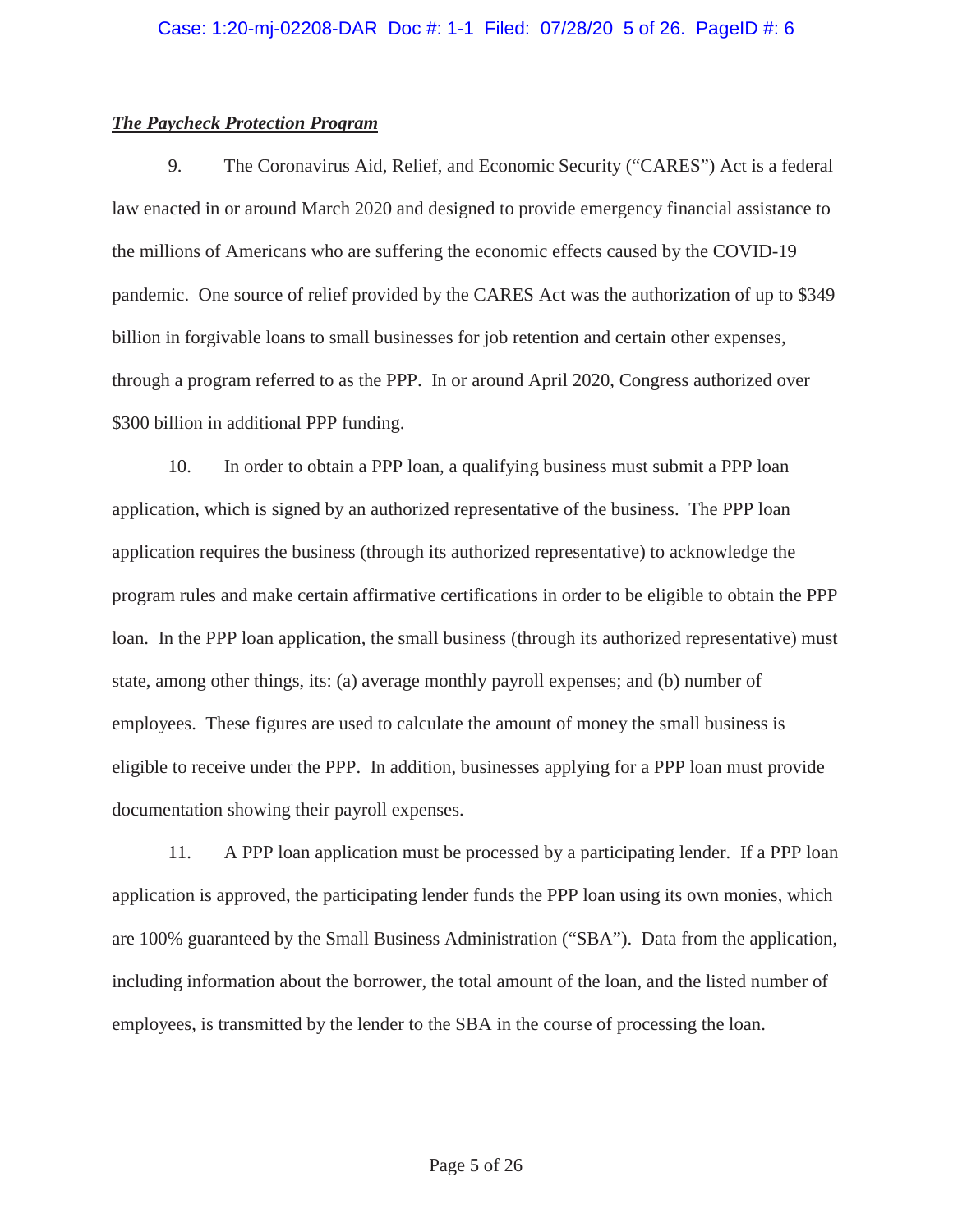## Case: 1:20-mj-02208-DAR Doc #: 1-1 Filed: 07/28/20 6 of 26. PageID #: 7

12. PPP loan proceeds must be used by the business on certain permissible expenses—payroll costs, interest on mortgages, rent, and utilities. The PPP allows the interest and principal on the PPP loan to be entirely forgiven if the business spends the loan proceeds on these expense items within a designated period of time after receiving the proceeds and uses a certain amount of the PPP loan proceeds on payroll expenses.

## *The Fraudulent Clear Vision PPP Loan*

13. On or about May 13, 2020, Augustin and CHS 2 worked together to submit a fraudulent PPP loan application on behalf of Clear Vision, a business owned by Augustin. Augustin submitted a PPP loan of \$84,515 to Bank 3 in Utah, through Bank Processor 1. Augustin reported that Clear Vision had 10 employees, and that the loan would be used to pay their wages.<sup>2</sup>

14. Bank Processor 1 records show that the application was finalized on May 13, 2020, in the name of "clear vision music group llc [capitalization sic]," with an address in Hialeah, Florida. "Phillip Augustin" was listed as Clear Vision's primary contact and 51% owner. Augustin's known personal cellular phone number and email were listed as the contact information.

<sup>&</sup>lt;sup>2</sup> CHS 2 and Augustin had been emailing about obtaining Coronavirus-relief loans dating back to at least March 30, 2020, when Augustin sent CHS 2 a series of emails, attaching photographs of a Clear Vision 2019 tax return and an intake form for "SBA C.A.R.E.S. Relief Loans." Although the return showed a net loss of \$913,420, Augustin reported on the intake form that the business was "producing positive revenue" before February 15, 2020. Contrary to his PPP application, the intake form also reported that Clear Vision had only five employees as of the end of March 2020.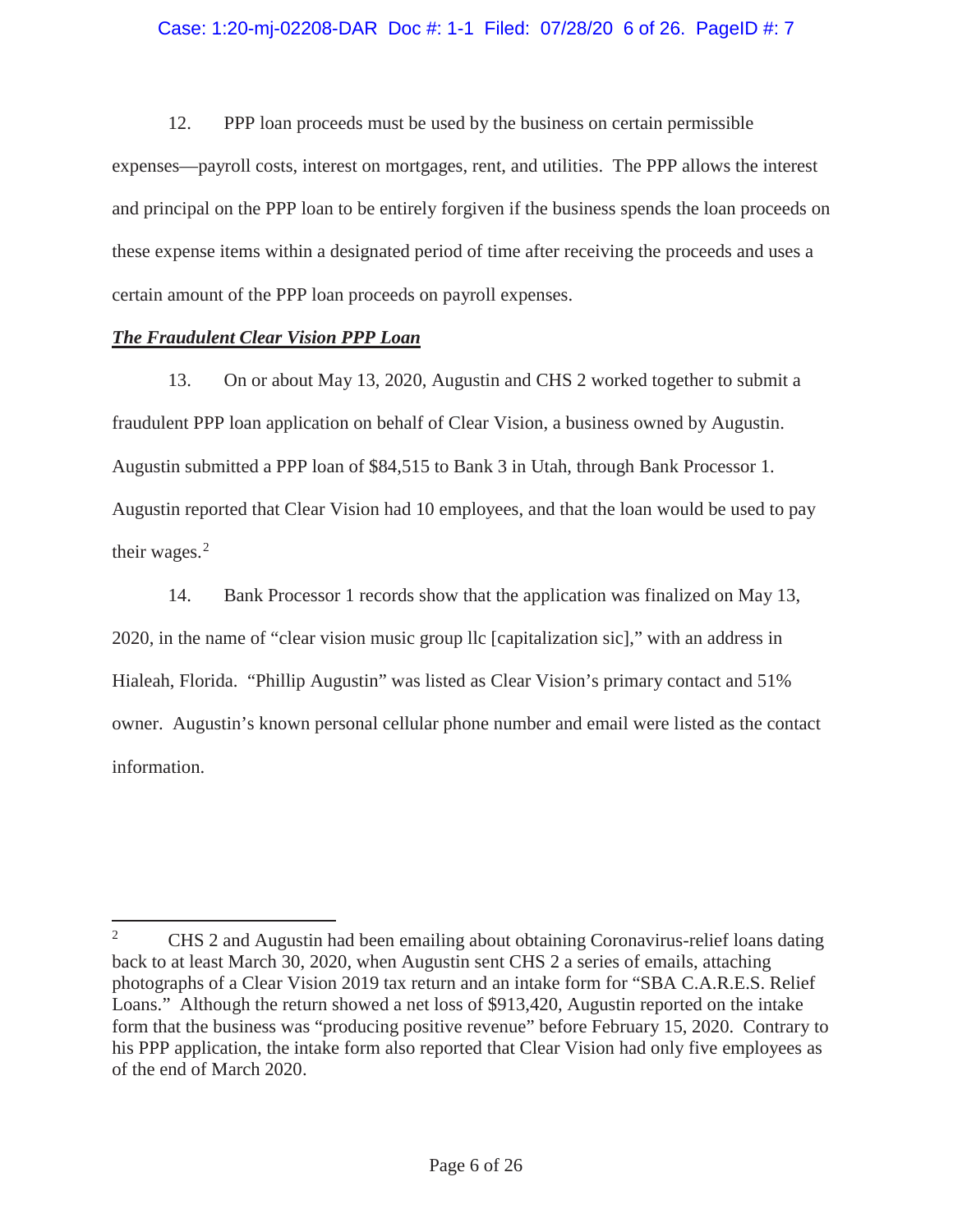## Case: 1:20-mj-02208-DAR Doc #: 1-1 Filed: 07/28/20 7 of 26. PageID #: 8

15. In interviews with investigators, CHS 2 has admitted that the application was based on documents he falsified for Augustin.<sup>3</sup> The application included, for example, a purported February 2020 bank statement for a Bank 6 account ending in 6432. The statement is a clear forgery, bearing an account holder name of "CLEAR VISION MUSIC GROUP" in the address section, but an account holder name of "[Company A]" next to the account number. Company A is an entity unrelated to Clear Vision that is controlled by CHS 2, and CHS 2 has admitted that he was also falsifying bank statements for his own entities, and simply forgot to change the account holder name in both places when providing Augustin a falsified statement to use for the application.

16. The application also included purported IRS Forms 941 (titled, "Employer's Quarterly Federal Tax Return") for all four quarters of 2019. The purported tax forms show quarterly payroll of more than \$100,000 each quarter. That figure yielded the PPP loan application's "Average Monthly Payroll" figure of \$33,806, which determined the \$84,515 amount of the loan. Each was signed by Augustin as the company owner, and also listed Augustin as the company's designee and as a "Paid Preparer," though he is not a paid tax preparer. The Clear Vision Forms 941 follow the same style and pattern as the many other Forms 941 that CHS 2 falsified in the course of the scheme, including in the indicia of fraud.<sup>4</sup>

<sup>&</sup>lt;sup>3</sup> On June 25, 2020, investigators arrested CHS 2 and CHS 3 and executed search warrants at their residences. Following his arrest, CHS 2 chose to cooperate with the investigation in the hope of obtaining favorable consideration in connection with his pending charges. CHS 2 was interviewed on that day, and has continued to cooperate with the investigation after obtaining counsel. Most of his statements related herein have been corroborated by records obtained from third parties or recovered from his electronic devices.

<sup>&</sup>lt;sup>4</sup> As noted above, Augustin was listed as both owner and paid preparer. Dozens of other Forms 941 submitted in this scheme evidence the same error. CHS 2 has admitted that these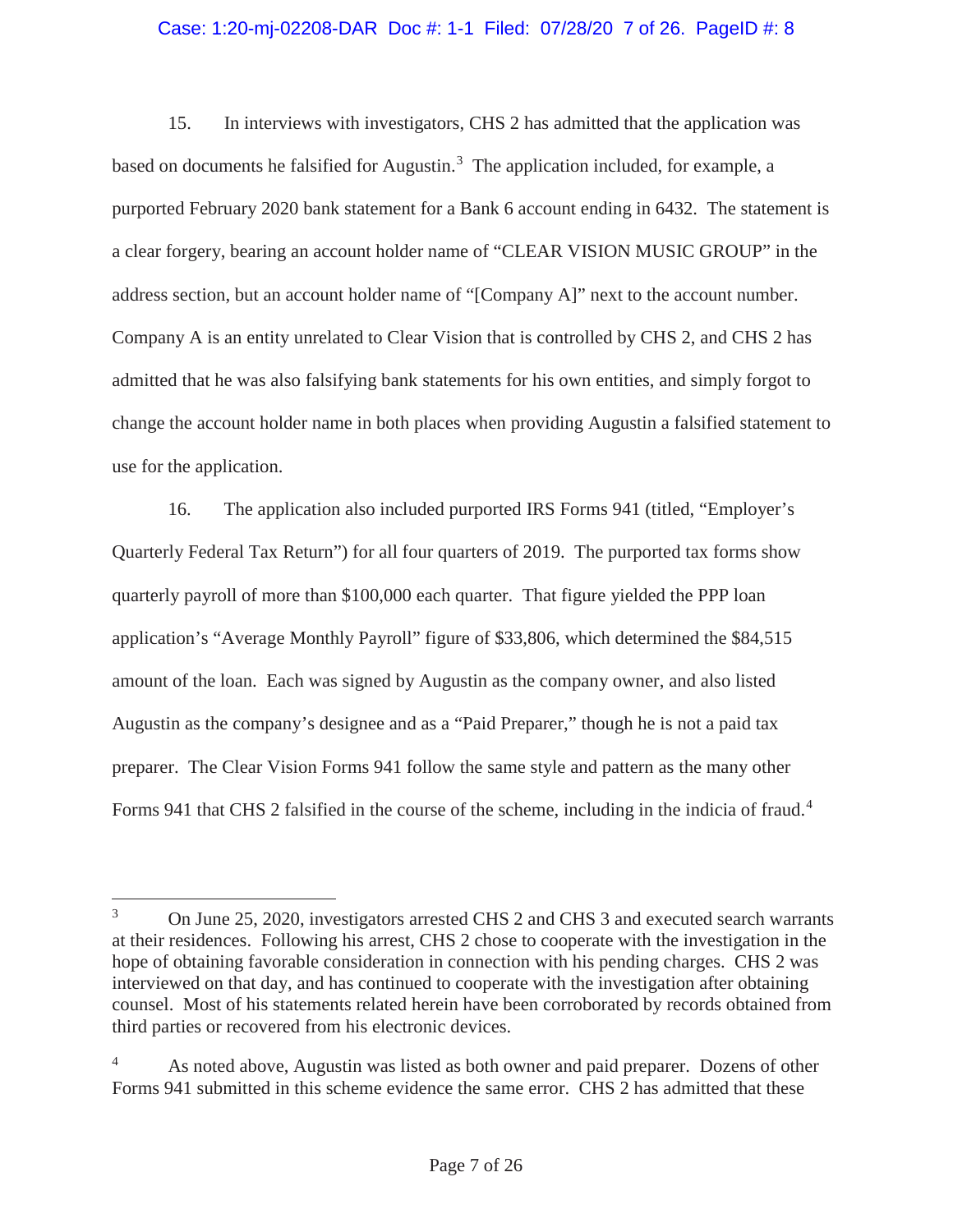## Case: 1:20-mj-02208-DAR Doc #: 1-1 Filed: 07/28/20 8 of 26. PageID #: 9

IRS records show that Clear Vision did not, in fact, file any Forms 941 for any quarter of 2018 or 2019, and Florida Department of Revenue records show that Clear Vision did not report any wages or employees for those years, or for the first quarter of 2020.

17. As described in more detail in the following section, Augustin also sought out the opportunity to speak with investigators through his attorney, and agreed to be interviewed with his attorney present. In that interview on July 6, 2020, Augustin falsely portrayed himself as a victim, admitting that he received hundreds of thousands of dollars in payments from CHS 2 for loan referrals, but claiming to be unaware that the applications CHS 2 was submitting were fraudulent. In that interview, Augustin effectively admitted that the documents submitted with the application were not genuine, as he stated that he provided CHS 2 only Clear Vision's annual corporate tax return, and did not provide any quarterly Forms 941, bank account statement, or information about Clear Vision's payroll for use in the application. Augustin falsely claimed that it was CHS 2 who submitted the Clear Vision application from Augustin's house, using Augustin's computer.

documents share that feature because he misunderstood the form, and he (or someone following his instructions) prepared all of the Forms 941 at issue.

The content of the forms also indicate falsification. All four quarterly forms are nearly identical, and the four forms for Clear Vision comprise two pairs of forms that are identical, down to the penny, with the first and second quarter matching, and the third and fourth quarter matching. They also evidence a pattern of payroll spending that is likely false: each of the quarters shows significant increases from the first to second to third month of the quarter. For each identical pair, the same figures are reported for the tax liability incurred in the first month of each quarter, the same figure for the second month of each quarter (increased substantially from the first month), and the same figure for the third month of each quarter (increased substantially from the second month). The result is that the company reports a perfectly repeating cycle of ascending payroll costs within each quarter, dropping down again at the start of the next quarter. CHS 2 has explained that this was due to a formula he used, allocating different percentages of the quarterly payroll tax liability to each month of each quarter.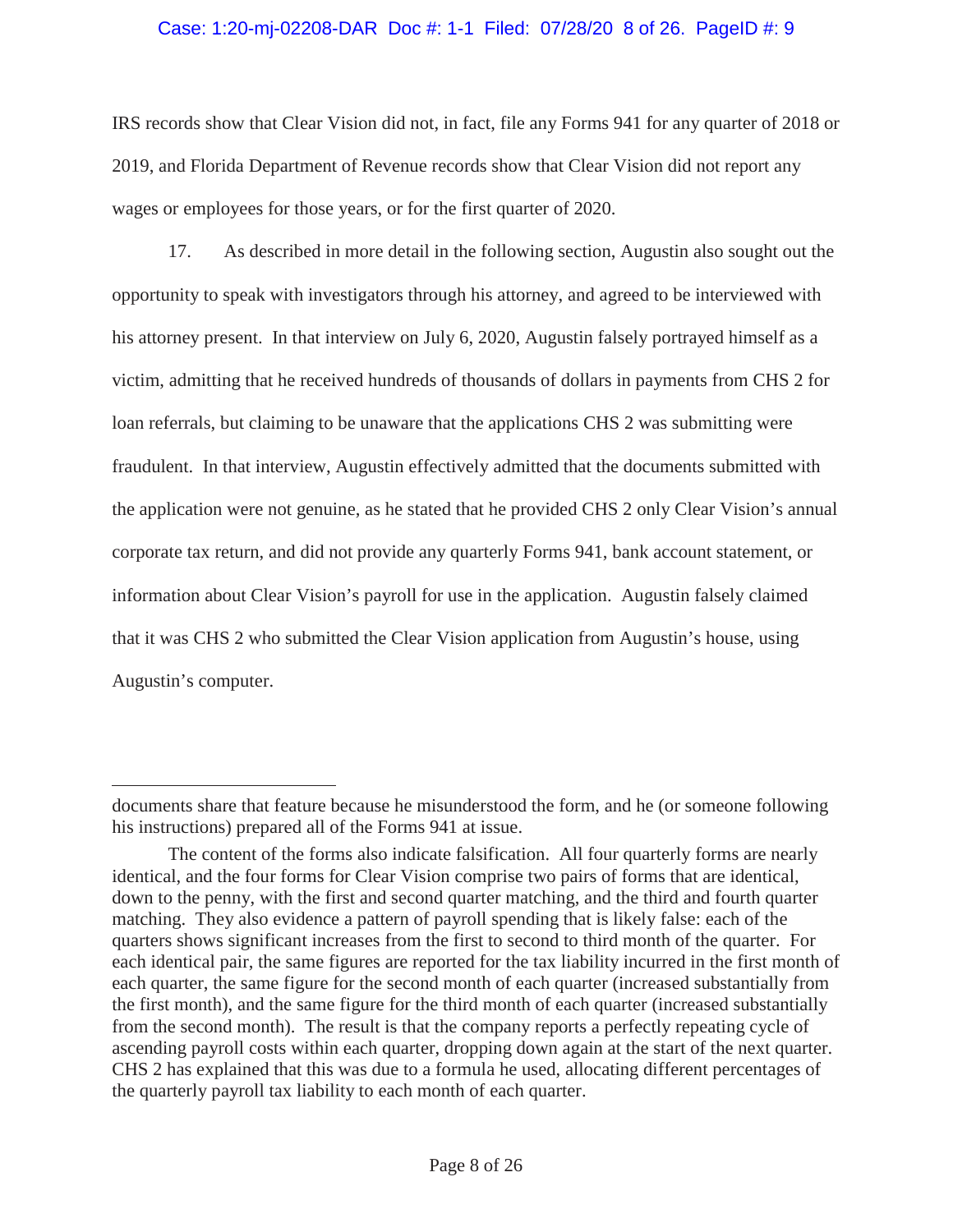## Case: 1:20-mj-02208-DAR Doc #: 1-1 Filed: 07/28/20 9 of 26. PageID #: 10

18. Contrary to Augustin's claims, emails between Augustin and CHS 2 show that CHS 2 prepared the bank statement and Forms 941 for Augustin, and sent them to Augustin for Augustin to use in his application. On the night that Augustin submitted the PPP application, CHS 2 sent an email to Augustin with one attachment, "CLEAR VISION GROUP feb 2020.pdf." That document was the same falsified Bank 6 February 2020 statement submitted with the Clear Vision PPP application. Later that evening, CHS 2 sent Augustin a series of emails, each with a falsified Form 941 for a quarter of tax year 2019, in native PDF form. The final versions of the Forms 941 CHS 2 sent match the scanned Forms 941 submitted with the Clear Vision PPP application, with one exception: the versions that CHS 2 emailed were not signed and dated in Part 5, while the versions Augustin submitted appear to have been printed and then signed and dated in black ink in Part 5, next to Augustin's name and the title "Owner." Specifically, they appear to have been signed by Augustin.<sup>5</sup>

19. By contrast, signatures on other Forms 941 submitted in this scheme, prepared by CHS 2 and CHS 3, generally appear similar in style to one another, but very different from the style of signatures on the Clear Vision forms. CHS 2 has admitted to fabricating and signing numerous other Forms 941, but confirmed to investigators that he had only emailed Augustin the unsigned documents for Clear Vision.

<sup>&</sup>lt;sup>5</sup> Those signatures all resemble one another, and they resemble multiple exemplars of Augustin's true signature that investigators have obtained. For example, Augustin made a withdrawal from his Clear Vision account ending in 9641 at Bank 1 on May 9, 2020. The Phillip Augustin signature on the withdrawal slip from that transaction highly resembles that of the Phillip Augustin signature on the Forms 941. Augustin also provided documents to investigators through his counsel on or about July 9, 2020, in an attempt to show that his arrangement with CHS 2 was lawful, and Augustin's signatures in those documents also resemble the Forms 941 signatures. Examples in those documents include Augustin's signature on two promissory notes for the entity Augustin claimed to have established for his business dealings with CHS 2, 60 Day Funding & Investment Group, LLC, and two of its clients, both dated in early April 2020.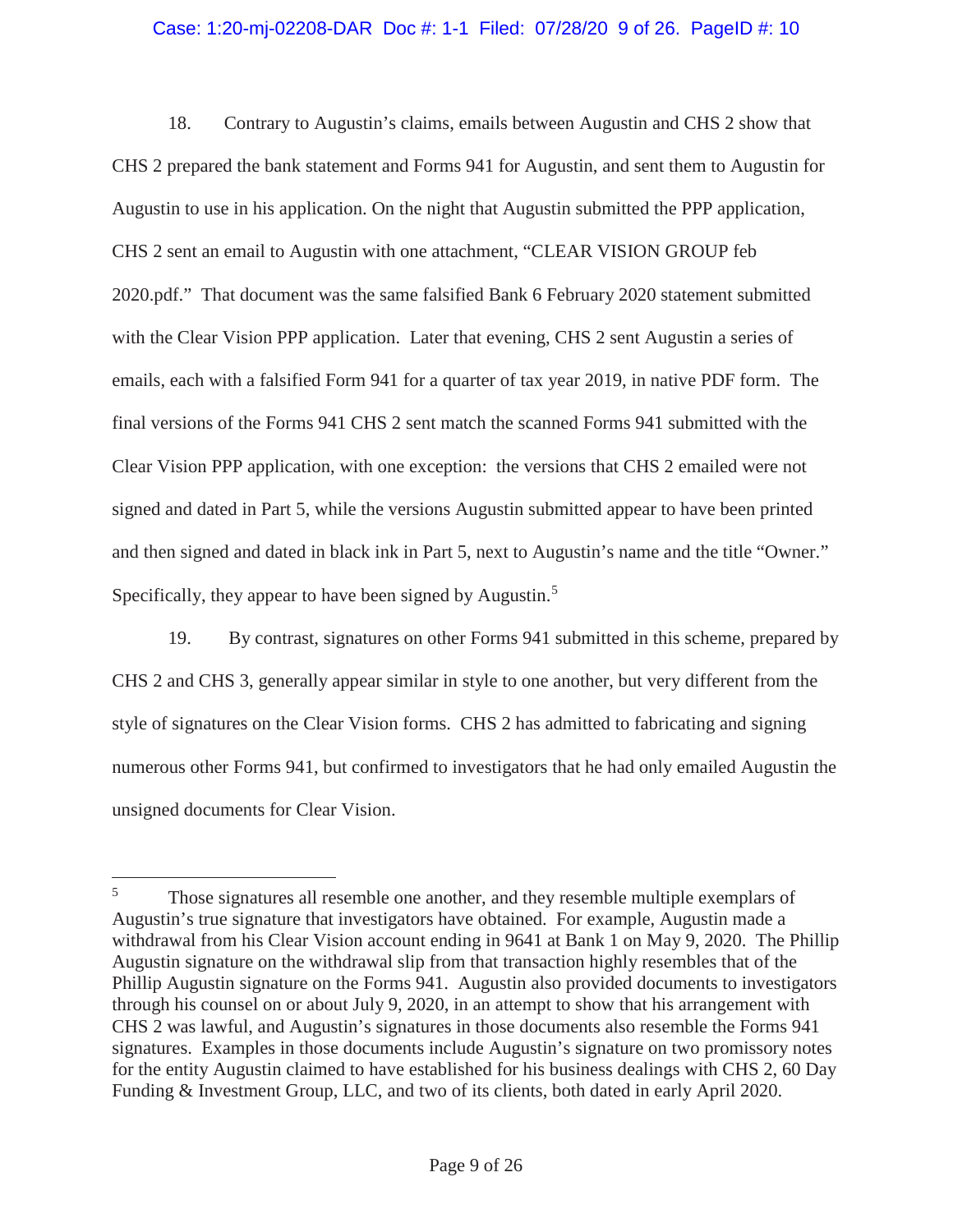## Case: 1:20-mj-02208-DAR Doc #: 1-1 Filed: 07/28/20 10 of 26. PageID #: 11

20. Session records from Bank Processor 1 show that most of the activity on Augustin's account occurred on the night of May 13, 2020, starting at approximately 8:45 PM and ending at approximately 11:21 PM, after CHS 2 sent the final Forms 941. Augustin's account with Bank Processor 1 also logged in on the evenings of May 14 and 17. According to those records, all of those logins were from the same Comcast IP address. According to Comcast records for the high-speed internet account assigned that IP address at the times of these logins, the logins occurred through the account with service at Augustin's residence at that time. That Comcast account is in the name of Augustin's son, Person 8, but with a contact phone number that is Augustin's cellular phone, the same number listed on Augustin's Clear Vision applications and documents.

## *The Wider Scheme to Submit Fraudulent PPP Loan Applications*

21. Following the success of Clear Vision's PPP application on May 13, 2020, Defendants and CHS 2 immediately began to work on obtaining more and larger PPP loans for Augustin's associates and others, generally for several hundred thousand dollars for each loan, up to as much as approximately \$1.24 million. Based on the evidence investigators have reviewed so far, Defendants and CHS 2 collectively coordinated the submission of applications for PPP loans that are together worth more than \$24 million dollars, of which, at least approximately \$17.4 million in loans were approved and funded. The evidence also shows many more PPP loans were attempted but rejected by banks or their partners, or were planned and prepared, but not submitted before CHS 2's arrest. The evidence indicates that all or nearly all of those loan applications were fraudulent.

22. CHS 2 has admitted that he submitted the vast majority of these loans, largely through Bank Processor 1, and that they were fraudulent.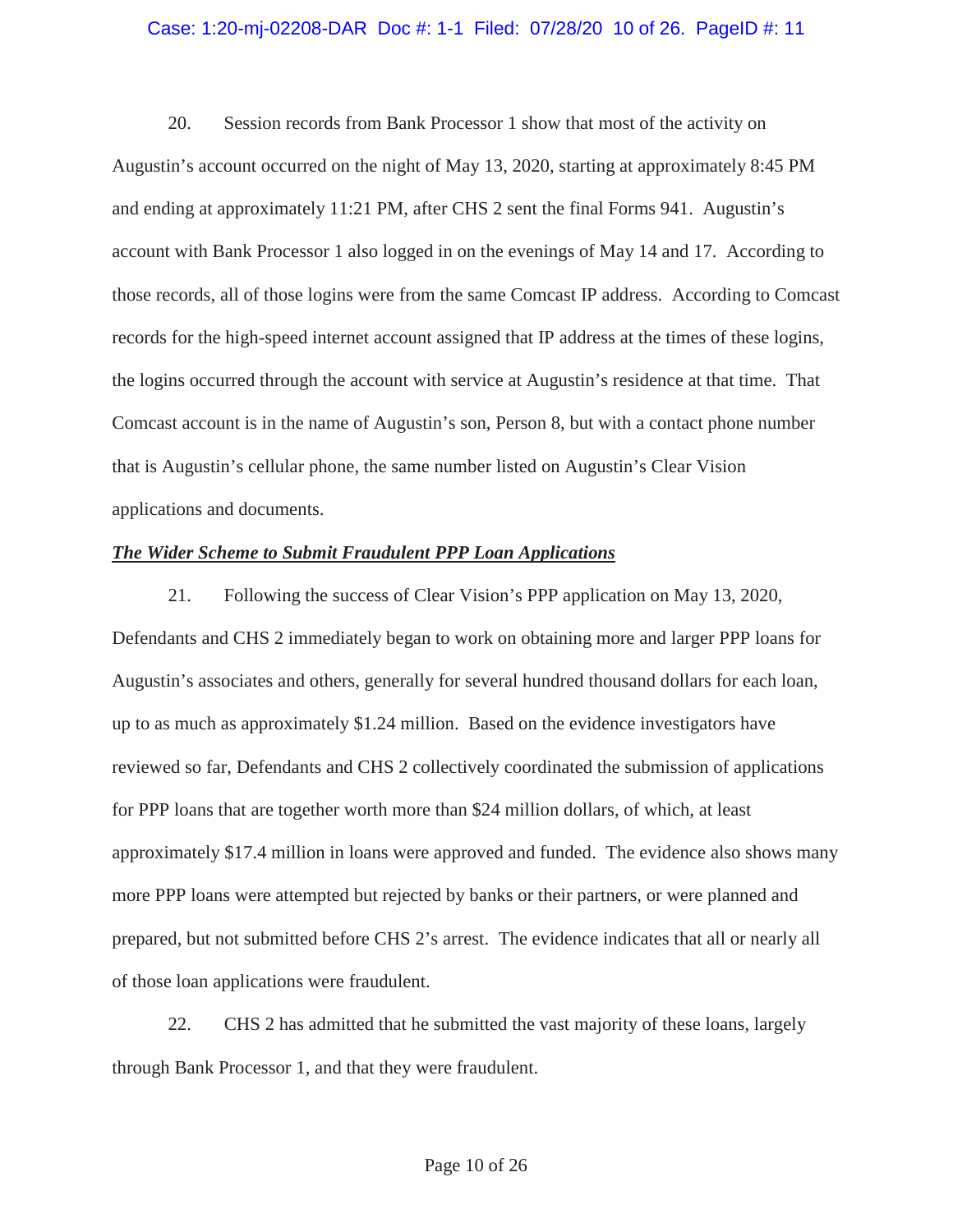## Case: 1:20-mj-02208-DAR Doc #: 1-1 Filed: 07/28/20 11 of 26. PageID #: 12

23. Investigators have obtained many other PPP loan applications that CHS 2 has admitted he submitted as part of this scheme based on falsified documents, and have also obtained draft documents used or intended to be used in those applications or others. These applications all follow the same pattern of fraud found in the Clear Vision application—many with obviously counterfeit February 2020 bank statements, and all with fabricated Forms 941 with the same indicia of fraud found in the Clear Vision application—but generally with even larger inflated payroll numbers, thus yielding much larger loans. CHS 2 has explained to investigators that the figures in the Forms 941 were the product of a formula that allowed him to start with a target loan amount, and then "back into" the payroll figures on the form. He explained how he used figures that would produce an average monthly payroll for 2019 that, when multiplied by 2.5, would yield the requested loan amount. In turn, the number of employees reported was chosen based on the fictional payroll figures, chosen to avoid an average employee salary that might raise suspicion.

24. CHS 2 has also explained that he tried to use bank statements showing that the company had a large balance. Because so few companies had such a statement, and likely also because it was easier than keeping track of their true statements, CHS 2 repeatedly submitted near-replicas of the same falsified bank statements. In particular, CHS 2 appears to have recycled one statement each from Bank 1, Bank 6, and Bank 7. In recycling a statement, CHS 2 generally changed only the account number and the account holder's name and address, such that each version of the statement had identical figures and line items throughout the statement.<sup>6</sup>

<sup>6</sup> For example, CHS 2 recycled a Bank 1 February statement that CHS 1 (described in the following section) had provided CHS 2 for Company 1 before CHS 1 began cooperating with law enforcement. That statement was used repeatedly, with identical dollar figures throughout. Those identical figures include a "Total Combined Monthly Average Balance" of "\$391,264.80"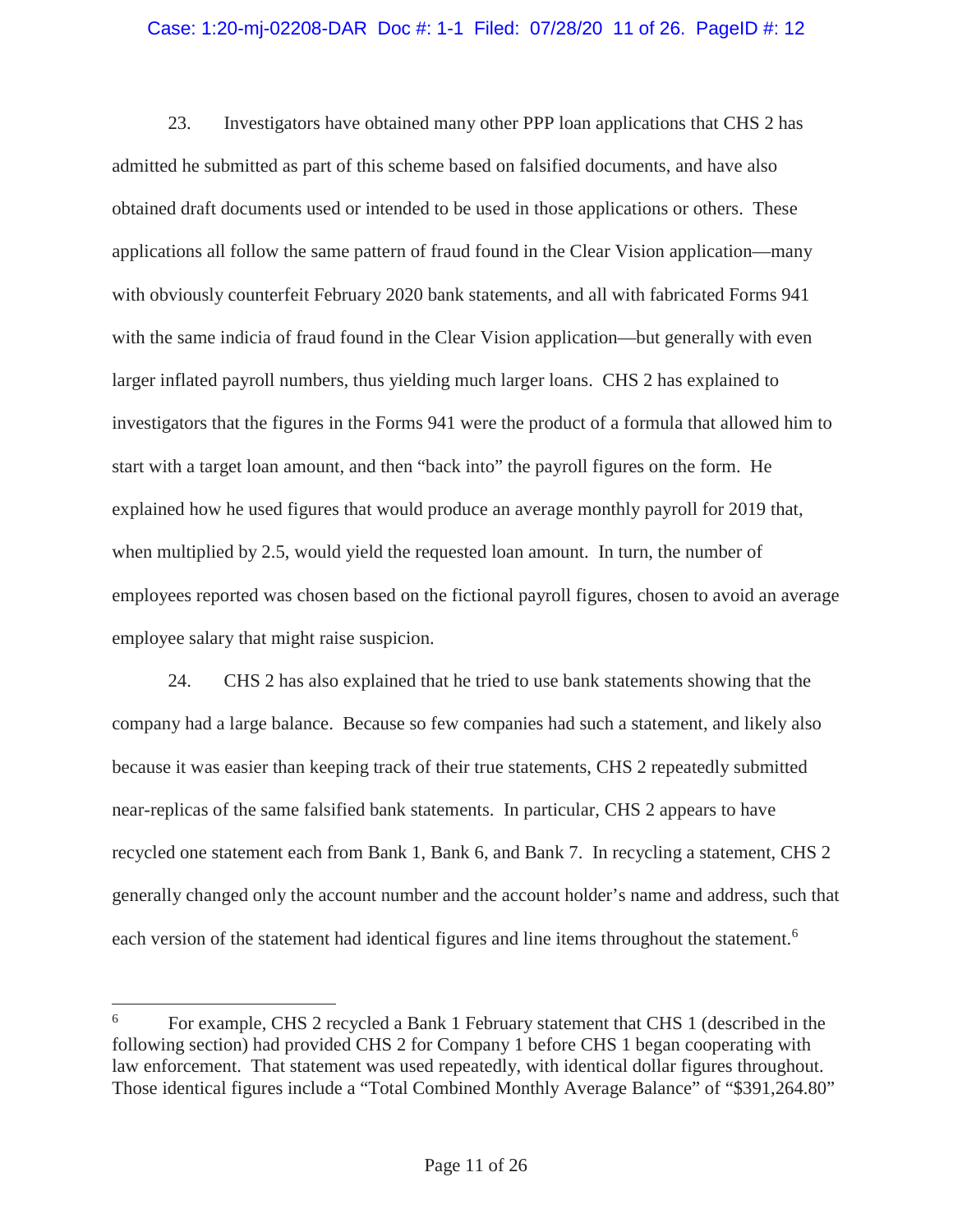# Case: 1:20-mj-02208-DAR Doc #: 1-1 Filed: 07/28/20 12 of 26. PageID #: 13

25. A review of records for bank accounts controlled by CHS 2 at Bank 5 confirm CHS 2's admissions that he received numerous kickbacks, often of approximately 25% of the amount of the loans, and that he regularly wired Augustin a share of each kickback in the early stages of the scheme. CHS 2 explained that they were doing so many loans by the end of May that he changed course, instead wiring larger lump sums, collecting Augustin's shares of the kickbacks for multiple loans in one wire.

26. Records for CHS 2's Bank 5 personal checking account ending in 6828 (the "CHS 2 6828 Account") for May 2020 show that CHS 2 received a large volume of wire transfers from businesses for which CHS 2 had recently obtained sizable fraudulent PPP loans. The following table show the date and amount of each entity's loan and wire to CHS 2:

| <b>Entity Receiving Loan and</b><br><b>Sending Wire</b> | Loan<br><b>Date</b> | <b>PPP Loan</b><br><b>Amount</b> | <b>Wire</b><br>Date | <b>Wire Amount</b> |
|---------------------------------------------------------|---------------------|----------------------------------|---------------------|--------------------|
| Company 5                                               | 5/15                | \$363,177                        | 5/18                | \$72,635.40        |
| Company 6                                               | 5/15                | \$363,177                        | 5/18                | \$81,635           |
| Company 7                                               | 5/17                | \$258,575                        | 5/20                | \$64,645           |
| Company 8                                               | 5/18                | \$426,717                        | 5/20                | \$90,000           |
| Company 9                                               | 5/18                | \$84,515                         | 5/21                | \$21,130           |
| Company 10                                              | 5/14                | \$389,627                        | 5/21                | \$97,418           |
| Company 11                                              | 5/18                | \$416,752                        | 5/22                | \$104,188          |
| Company 12                                              | 5/21                | \$708,065                        | 5/26                | \$50,000           |
|                                                         |                     |                                  | 5/27                | \$40,000           |
|                                                         |                     |                                  | 5/29                | \$50,000           |
|                                                         |                     |                                  |                     | (Tot.: \$140,000)  |
| Company 13                                              | 5/23                | \$414,675                        | 5/28                | \$103,664.25       |

and an "Ending Balance" of "\$362,220.38." The only apparent changes from the falsified Company 1 statement are the account number and the name of the company/account holder, and an apparently inadvertent change in the document's primary font, which does not match the font used in true Bank 1 statements. Every line item and other detail of those statements is unchanged—including the location of the transactions, which would suggest the purported account holders based in Florida and other areas far from Ohio operate primarily in northeast Ohio.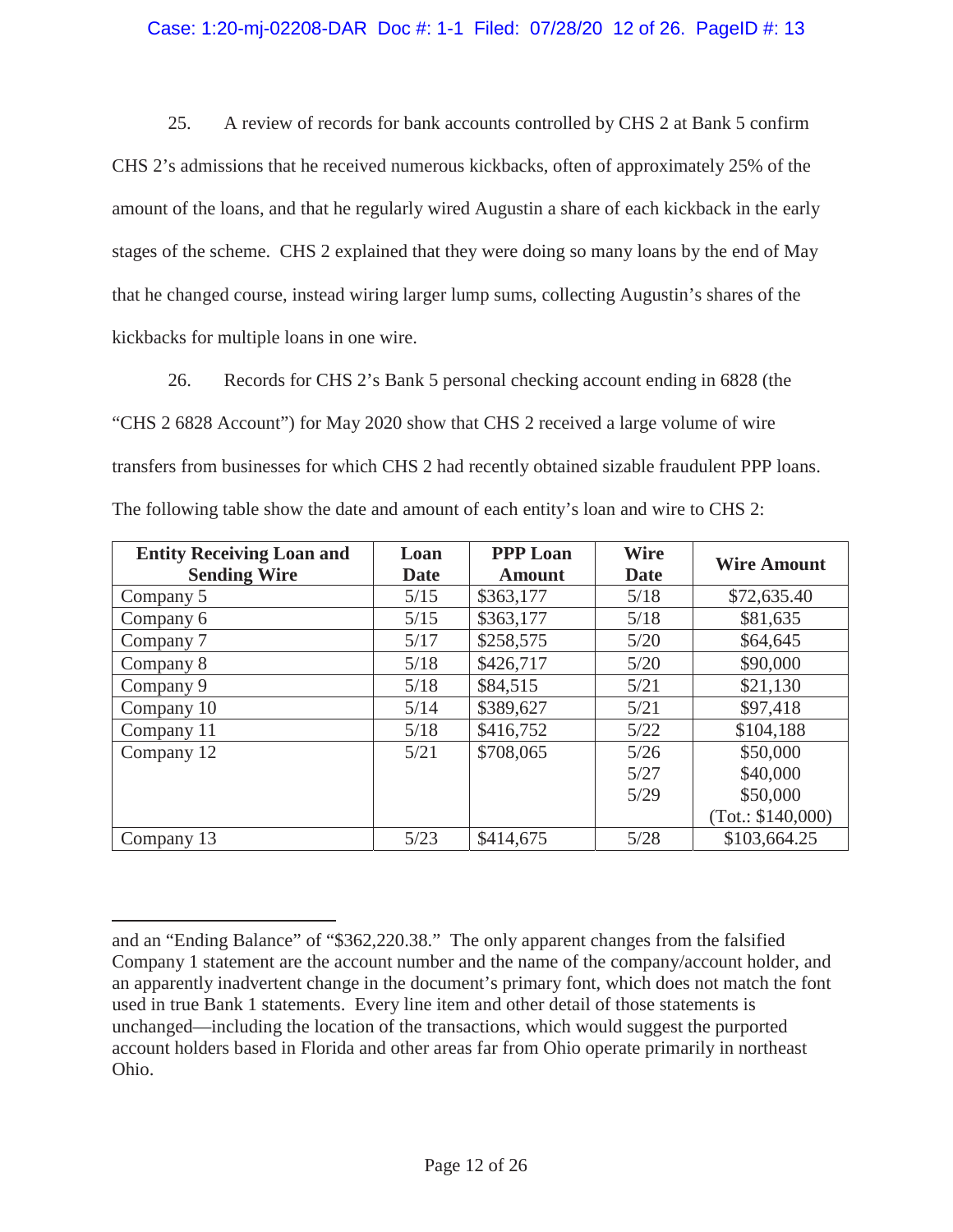# Case: 1:20-mj-02208-DAR Doc #: 1-1 Filed: 07/28/20 13 of 26. PageID #: 14

27. Similarly, records for a Bank 5 business account ending in 8588 in the name of Company A (the "Company A 8588") for May 2020 show that the Company A 8588 Account received a large volume of wire transfers from businesses that likewise had recently received fraudulent PPP loans through CHS 2:

| <b>Entity Receiving Loan and</b><br><b>Sending Wire</b> | Loan<br><b>Date</b> | <b>PPP Loan</b><br><b>Amount</b> | <b>Wire</b><br><b>Date</b> | <b>Wire Amount</b> |
|---------------------------------------------------------|---------------------|----------------------------------|----------------------------|--------------------|
| Company $B^7$                                           | 5/17                | \$702,720                        | 5/20                       | \$42,380           |
| Company 14                                              | 5/20                | \$488,565                        | 5/26                       | \$122,155          |
| Company 15                                              | 5/21                | \$488,565                        | 5/27                       | \$96,000           |
| Company 16                                              | 5/21                | \$488,565                        | 5/27                       | \$97,700           |
| Company 17                                              | 5/22                | \$488,565                        | 5/28                       | \$122,000          |
| Company 18 (Person $5)^8$                               | 5/26                | \$1,246,565                      | 5/28                       | \$311,641.67       |

28. Bank 5 records also indicate that CHS 2 opened a new business account ending in 0640 under the name of Company C (the "Company C 0640 Account"). That account includes incoming wires of \$22,500 and \$80,000 in early June that are connected to two additional entities that submitted fraudulent PPP loan applications through CHS 2.

29. Investigators are still receiving and analyzing records for CHS 2's and Augustin's accounts, but based on a preliminary analysis, as of July 24, 2020, investigators had identified a total of \$2,367,765.82 in transfers to CHS 2's accounts from entities that each obtained a sizable PPP loan and that were identified in the PPP files seized from CHS 2's and CHS 3's residences, as described below—or from individuals associated with those entities.<sup>9</sup>

<sup>&</sup>lt;sup>7</sup> Company B is a company controlled by CHS 3.

<sup>8</sup> Company 18 obtained this loan with Person 5 listed as the contact for the business. Person 5 is the same professional football player that Augustin had referred to CHS 2 early in their relationship. The Company A 8588 Account records show this wire was received not from Company 18, but from an account in Person 5's name.

<sup>&</sup>lt;sup>9</sup> Person 5, who had already wired the full 25% kickback from the Company 18 loan, wired an additional \$219,000 to CHS 2 in two separate transactions, included in this total. According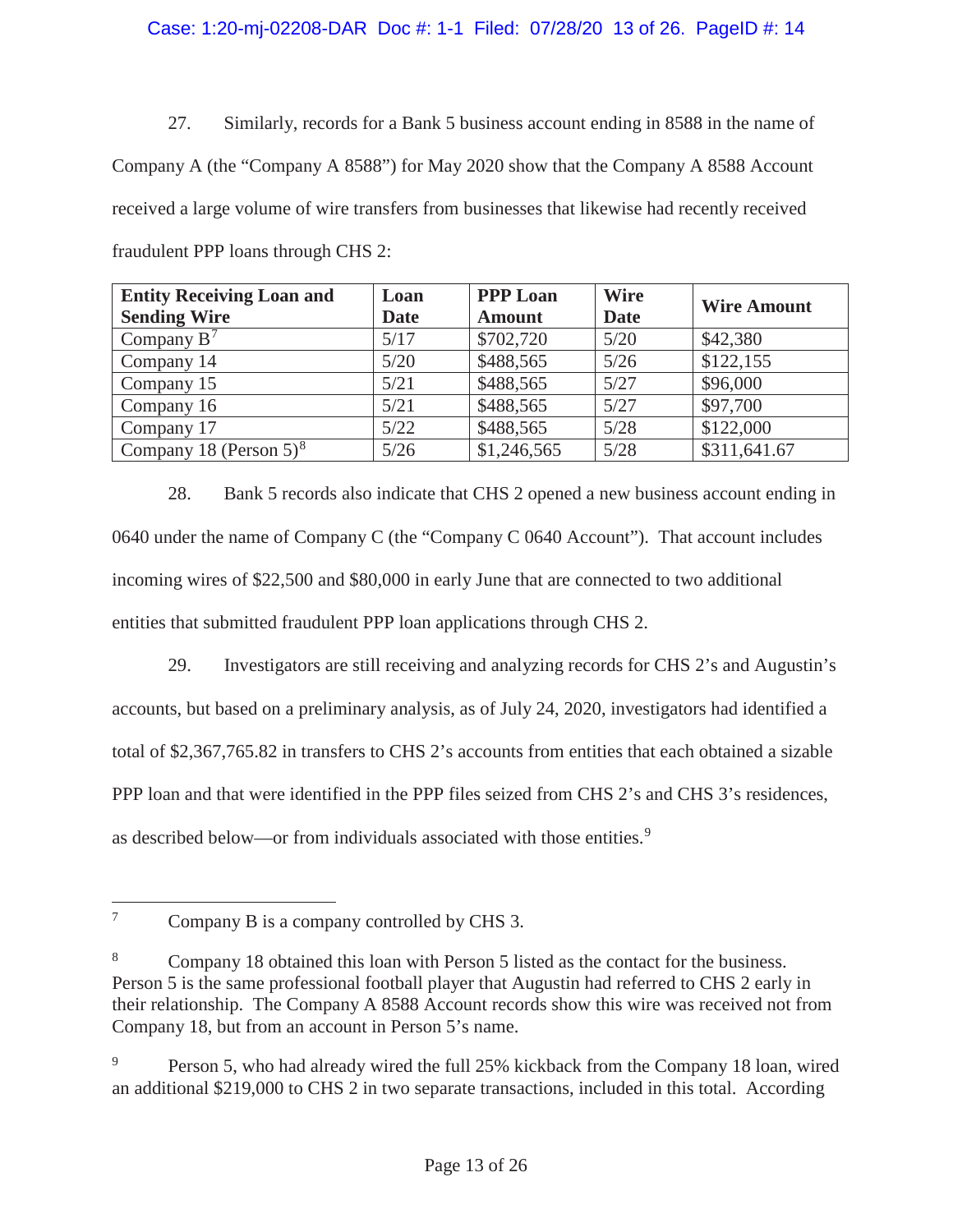## Case: 1:20-mj-02208-DAR Doc #: 1-1 Filed: 07/28/20 14 of 26. PageID #: 15

30. A review of CHS 2's and Augustin's bank records also shows that, after receiving these wires, CHS 2 regularly wired large sums to Augustin's account at Bank 1 in the name of 60 Day Funding & Investments LLC ("60 Day Funding"), as well as to Person 14. Text message and email records show, and CHS 2 confirmed, that Person 14 also referred clients to the scheme. Based on the analysis thus far, it appears that, between May 19, 2020 and June 22, 2020, the 60 Day Funding account received at least \$900,789.35 in wires from CHS 2's accounts, of which approximately \$40,000 was actually intended as a payment to Person 14 for her referrals.<sup>10</sup> In addition, CHS 2 directly sent Person 14 two wires totaling \$66,514.16 for other referrals, and sent Williams a \$16,000 wire on May 18, 2020.

31. The PPP loans identified above as implicated in the foregoing kickback payments to CHS 2 represent only a fraction of the overall scheme. In executing search warrants at CHS 2's and CHS 3's respective residences, federal agents found stacks of paper printed out and organized by entity, containing an "intake form," fabricated Forms 941, or both for each entity. The intake forms contained fields for the information needed to fabricate the documents and fill out other aspects of the PPP application: identifying information about the owner and company, as well as bank account information for receiving the loan. A section at the end marked "BELOW IS OFFICE USE ONLY" included blank fields for the "Number of Employees," "Monthly Payroll Expense," and "SBA Loan Pre-Approval Amount." Between CHS 2's and

to CHS 2, \$19,000 was compensation for CHS 2 to assist Person 5 with obtaining forgiveness of his PPP loan, while \$200,000 was intended for purported business investments that Augustin and CHS 2 offered Person 5. Person 5 had also referred other businesses to CHS 2 to obtain PPP loans, and had been discussing with CHS 2 in text messages investment opportunities and CHS 2's assisting Person 5 with obtaining forgiveness of his PPP loan.

<sup>&</sup>lt;sup>10</sup> CHS 2 explained that one wire to that account for approximately \$40,000 was actually intended as a payment to Person 14, who was having trouble receiving the wire directly from CHS 2, and so she arranged to receive it through Augustin.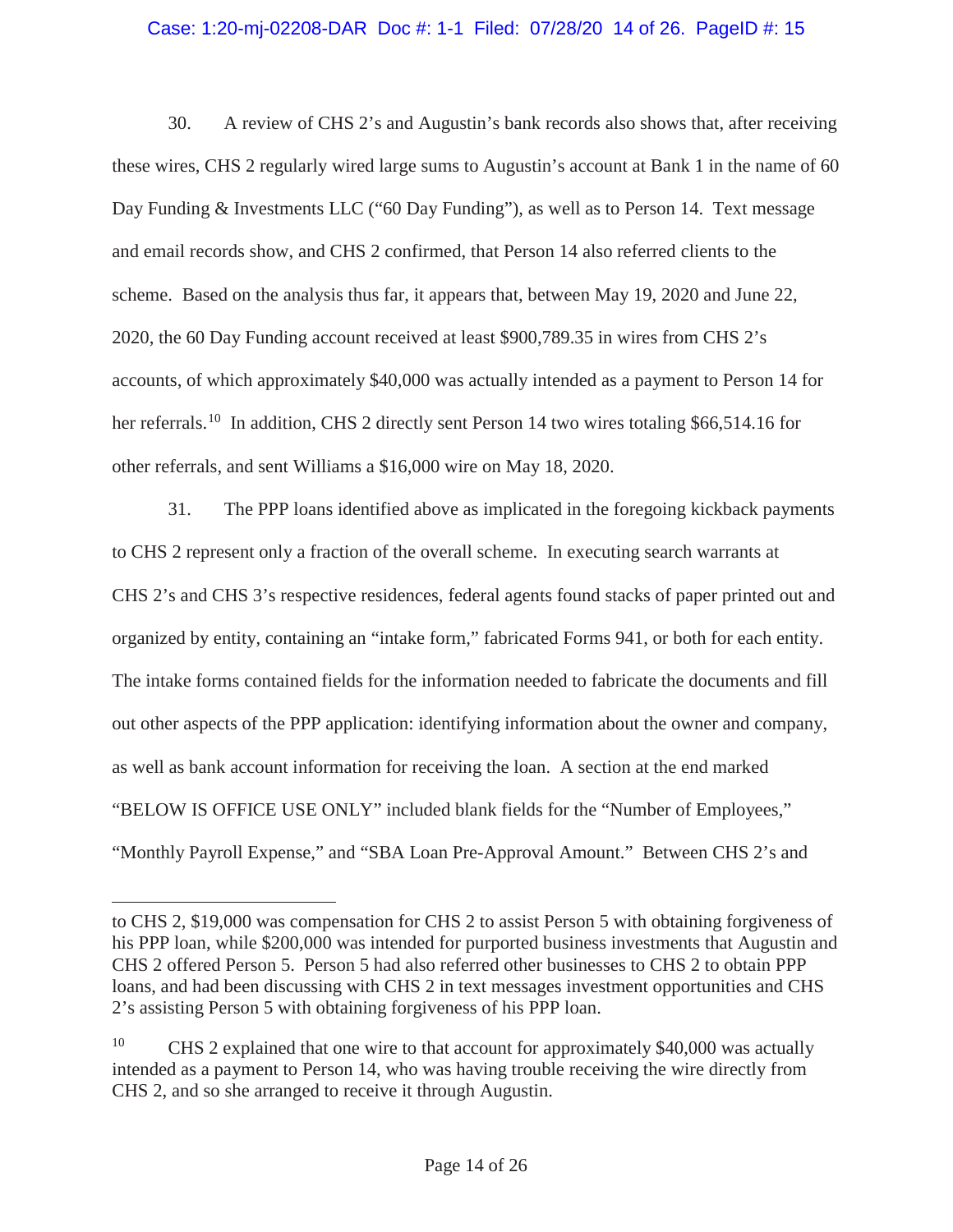#### Case: 1:20-mj-02208-DAR Doc #: 1-1 Filed: 07/28/20 15 of 26. PageID #: 16

CHS 3's residences, investigators seized paper files for PPP loan applications for approximately 80 different entities.

32. Federal agents also found text message and email records that referenced additional PPP loan applicants that had been referred to CHS 2 by Augustin, Williams, Person 14, or other associates of Augustin. Data obtained from the SBA corroborate many of those text messages and emails. Together, the conspirators appear to have conspired to submit at least 90 fraudulent loans, with approximately 59 of those loan applications submitted to banks or bank processors for a total of more than \$24 million. It appears that at least 42 of those loans were funded for a total of approximately \$17.4 million.

# *Email, Text Message, and Loan Records Illustrate the Conspirators' Roles in the Scheme*

33. Defendants and CHS 2 did not wait long after submitting the Clear Vision application to begin coordinating the submission of other applications. Augustin was in regular contact with CHS 2 about referrals and documents to be used specifically in PPP loan applications, which Augustin knew were fraudulent. Augustin also recruited Williams, who CHS 2 has identified as Augustin's girlfriend and the mother of one of his children, to assist him and to communicate with CHS 2. Recovered text messages and emails show that Williams regularly communicated with CHS 2 regarding CHS 2's financial dealings with Augustin.

34. For example, on or about May 14, 2020, the day after Augustin submitted the Clear Vision loan application, CHS 2 began corresponding with Augustin and Williams by email and text messages regarding multiple businesses that Augustin referred for PPP loans.

a. At approximately 12:14 PM, Williams sent CHS 2 a text message with the address and federal employer identification number ("EIN") for Company 5 and the name of its owner, Person 10.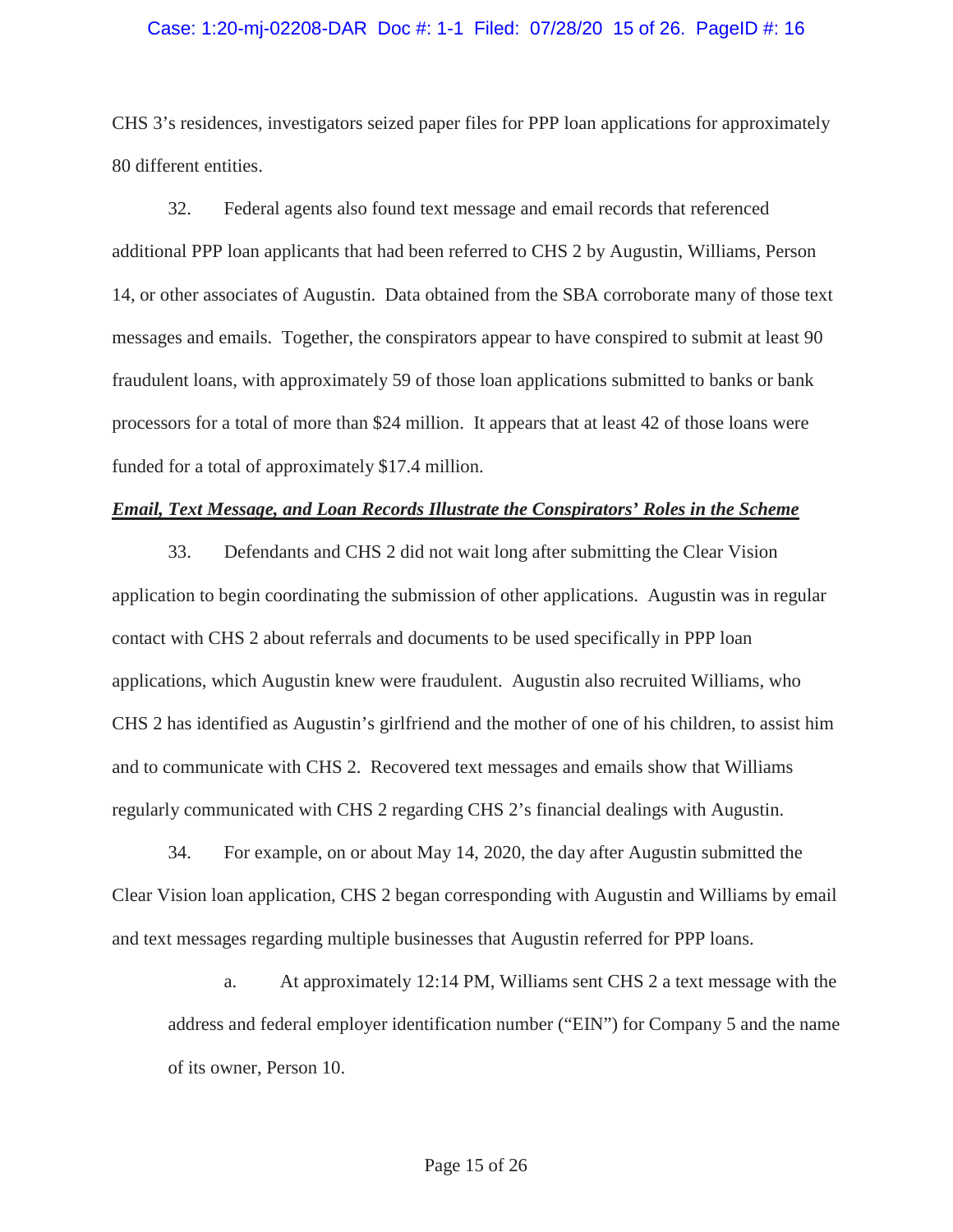#### Case: 1:20-mj-02208-DAR Doc #: 1-1 Filed: 07/28/20 16 of 26. PageID #: 17

b. At approximately 12:50 PM, Williams, sent CHS 2 an email with a PDF attachment that appears to be a falsified Bank 4 check in the name of Person 5, with an address in St. Petersburg, Florida. The image of the check appears not to be a scan of an authentic check, but rather, to have been produced on a computer and, as the subject line reads, "Converted to PDF." The check appears to have the account holder name and address, bank name, account number, and routing number superimposed on the image of a check—similar to the preview a consumer could see online before ordering new checks to be printed for his or her account. The metadata for the PDF shows the file was created from a Microsoft Word document.

c. At approximately 2:19 PM, CHS 2 sent an email to Augustin. In the email, CHS 2 included one attachment, a purported February Bank 6 bank statement for an account in the name of Company 5, with a typo in the name. But for a change in the account number and the name and address in the upper left portion of the first page, this document was identical to the Clear Vision bank statement submitted with its PPP loan. Company A was still listed underneath the account number.

d. Minutes later, CHS 2 sent another email to Augustin with a revised version of the same February bank statement. In this version, CHS 2 had replaced Company A underneath the account number with Company 5's name. This version of the statement matches the bank statement submitted with Company 5's PPP loan application.

e. At approximately 3:25 PM, CHS 2 sent an email to Augustin, attaching four fabricated IRS Forms 941 for Company 5, with Company 5's and Person 10's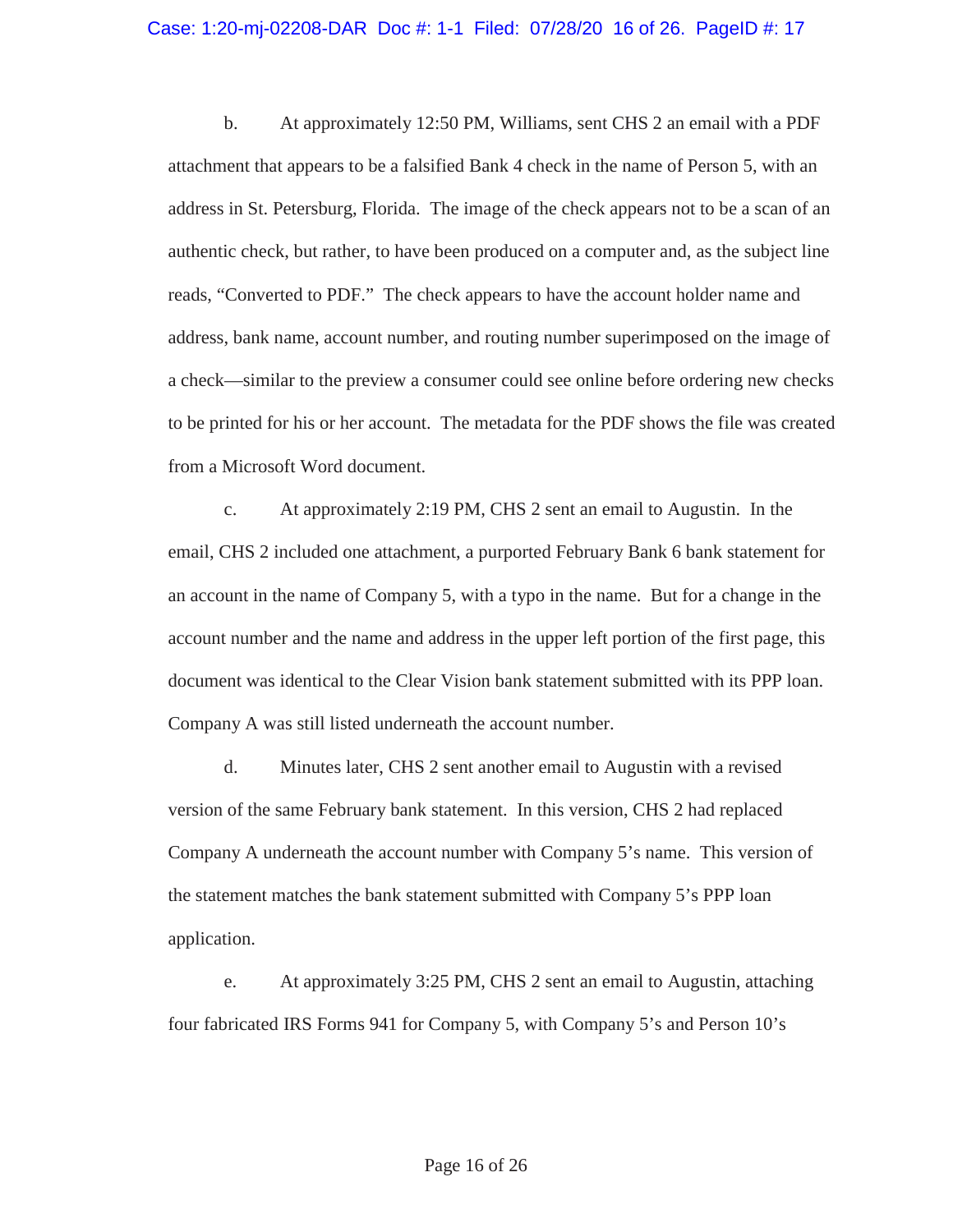### Case: 1:20-mj-02208-DAR Doc #: 1-1 Filed: 07/28/20 17 of 26. PageID #: 18

contact information, and Person 10 listed as the paid preparer for all four quarters, as in the falsified Clear Vision Forms 941.

f. At approximately 3:30 PM, Williams sent CHS 2 a text message providing "[Person 11]'s information," including Company 10's address, EIN, bank account information and the following: "Annual Revenue - \$4,675,552" and "# of employees - 16." CHS 2 responded by asking for Person 11's phone number, and when he got no answer, texted Augustin for it. Augustin immediately responded with her number.

g. Hours later, beginning at approximately 6:39 PM, Williams sent CHS 2 a series of text messages providing similar information for Company 6 and its owner, Person 12, adding, "This is for his 941's." After stating, "He has 15 employees," Williams followed up with, "Please let me know what the payroll average is once you calculate it."

35. CHS 2 also submitted fraudulent loan applications on behalf of two entities, Company 1 and Company 2, both controlled by another individual who later decided to cooperate with the investigation ("CHS 1"), and both based in the Northern District of Ohio. Files for both entities were found in CHS 2's and CHS 3's PPP files. CHS 3 began soliciting CHS 1's participation in text messages on or about May 15, 2020, requesting information on Company 1, which CHS 1 provided. CHS 3 followed up with a screenshot showing, "You qualify for \$554,232," and stating that confirmations and instructions would be sent.

36. On or about May 16, 2020, beginning at approximately 8:31 PM, Williams sent CHS 2 a series of text messages providing her email address and then stating, "Need the [Bank 8] statement and 941's when you get minute to create them."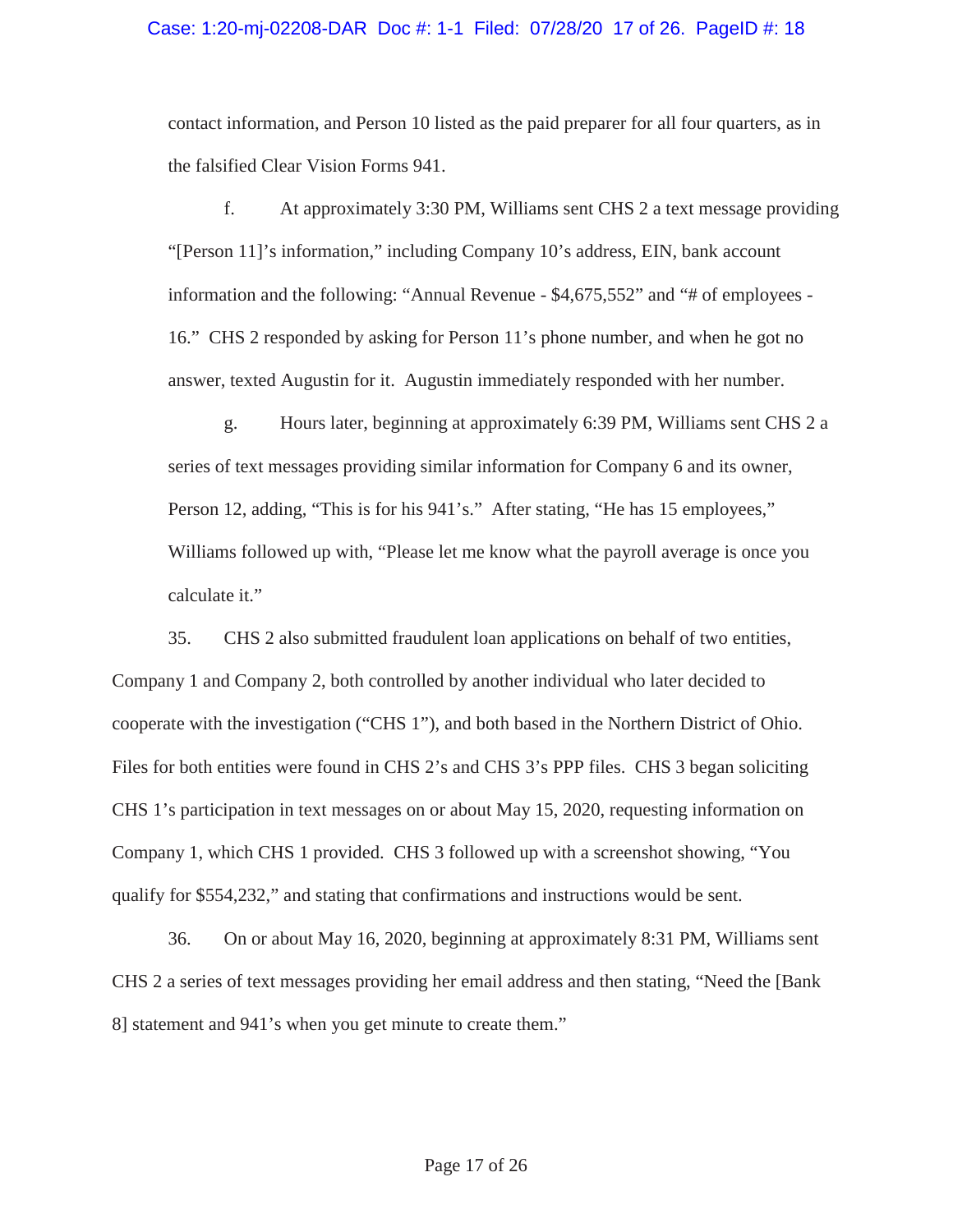#### Case: 1:20-mj-02208-DAR Doc #: 1-1 Filed: 07/28/20 18 of 26. PageID #: 19

37. On or about May 16, 2020, at approximately 9:03 PM, CHS 2 sent an email to Williams. The email attached a purported Bank 1 February statement for Company 4, which was adapted from the falsified Company 1 February statement, with only changes to the account number and the account holder's name and address. That document matches the falsified bank statement submitted with Company 4's fraudulent PPP loan application, which was finalized on or about May 17, 2020. In the body text, CHS 2 told Williams that the attachment was the bank statement, and that she needed to get a voided check for Bank 8, and that, "when you apply you use acct and routing number from [Bank 8]." Investigators are aware that the PPP loan funds for Company 4 were sent to Bank 8, but the account was frozen soon thereafter, preventing Company 4's owner from wiring CHS 2 the kickback.

38. On or about May 17, 2020, CHS 2 exchanged emails with Williams and Person 14 about the process for facilitating the scheme.

a. At approximately 9:36 AM, CHS 2 sent an email to Williams and Person 14. In the email, CHS 2 asked Williams and Person 14 to fill out the attached document entitled "[COMPANY C] SBA INTAKE.docx." The attachment was a blank form labeled "[COMPANY C] INFORMATION INTAKE SHEET." That form substantially matched the many forms recovered from CHS 2's and CHS 3's residences, which were filled in with information on businesses for which fraudulent PPP loan applications had been submitted or planned. It contained the same section for "OFFICE USE ONLY" with fields for, among other things, the number of employees and monthly payroll expenses.

b. Minutes later, at approximately 9:55 AM, Williams replied to CHS 2 and Person 14. In the email, she stated, "Ok, I will do it going forward for all new clients."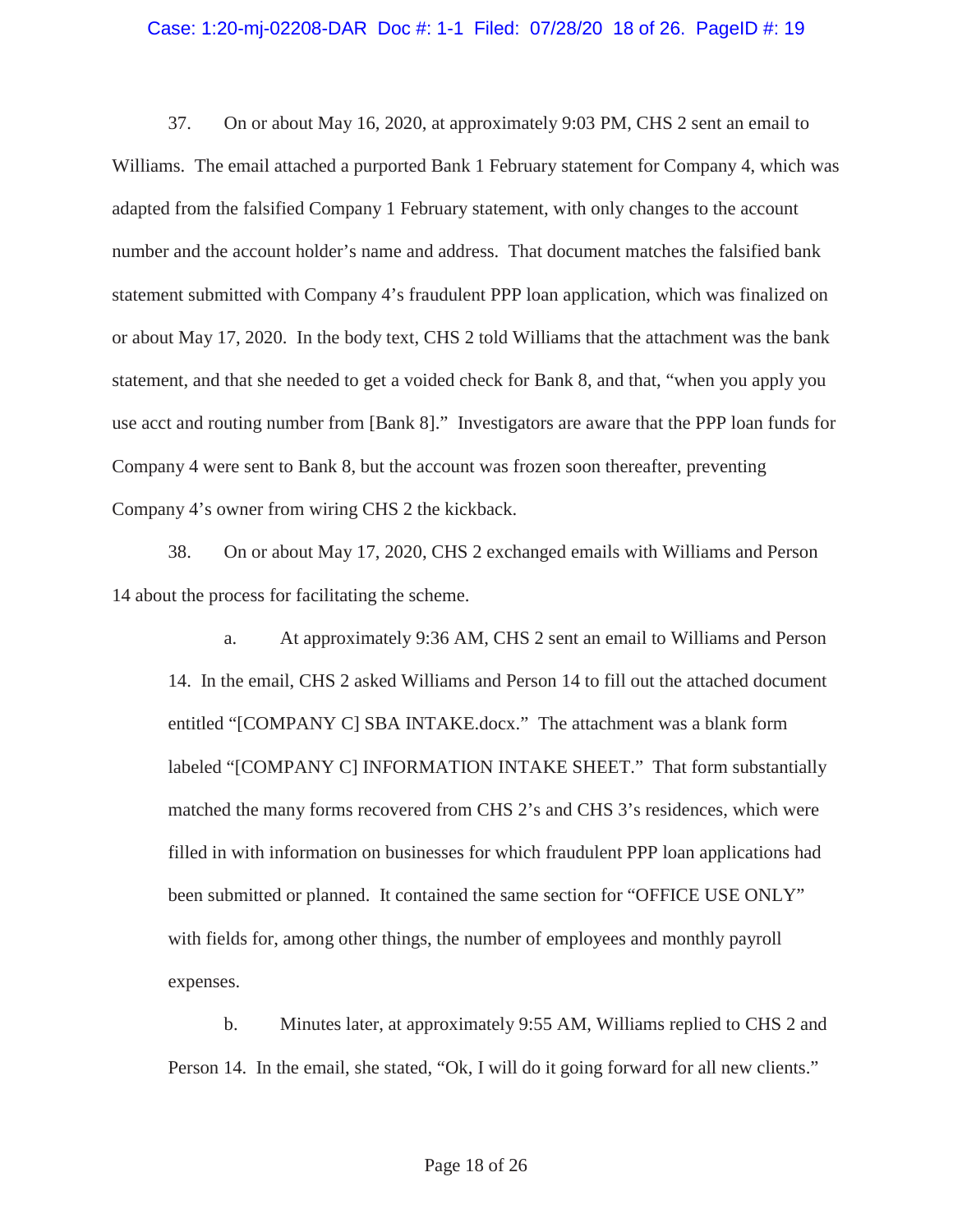#### Case: 1:20-mj-02208-DAR Doc #: 1-1 Filed: 07/28/20 19 of 26. PageID #: 20

39. Thereafter, Person 14 sent numerous emails to CHS 2 attaching completed Company C Intake Forms that left the section marked "OFFICE USE ONLY" blank. Some of these forms included a dollar figure, such as \$300,000 or \$400,000, listed above or below the "OFFICE USE ONLY" heading, indicating the amount of the loan requested.

40. On or about May 18, 2020, Williams sent CHS 2 an email with an image of another counterfeit check, stating, "Here is the check. Please review for accuracy." The check resembled the falsified Bank 4 check in the name of Person 5 that Williams had previously sent to CHS 2. However, this check bore the name and address of another fraudulent PPP applicant, Company 27, and Bank 6 was the listed bank on the check.

41. On or about May 20, 2020, CHS 2 finalized an application on behalf of Company 1 for a \$554,232 PPP loan from Bank 2 in New Jersey, through Bank Processor 1. Company 1's application was approved, and the funds were then wired from an account outside of Ohio to a bank account at Bank 1 in Ohio. However, after the wire was transmitted, Bank 1 placed a hold on the account to allow a review of the transaction.

42. On or about May 28, 2020, CHS 2 finalized an application on behalf of Company 2 for a \$320,767 PPP loan from Bank 3, through Bank Processor 1. That loan was funded and disbursed to a bank account in Company 2's name. Company 2 is a construction company operated under the name of Person 2, a relative of CHS 1. In interviews with investigators, CHS 1 stated that after the PPP loan for Company 1 was approved in May 2020, he had arranged for CHS 2 and CHS 3 to obtain another PPP loan for Company 2. CHS 1 also admitted that Company 1's and Company 2's loans were based on fraudulent representations, including a falsified Bank 1 February statement for Company 1, and further stated that Company 1 and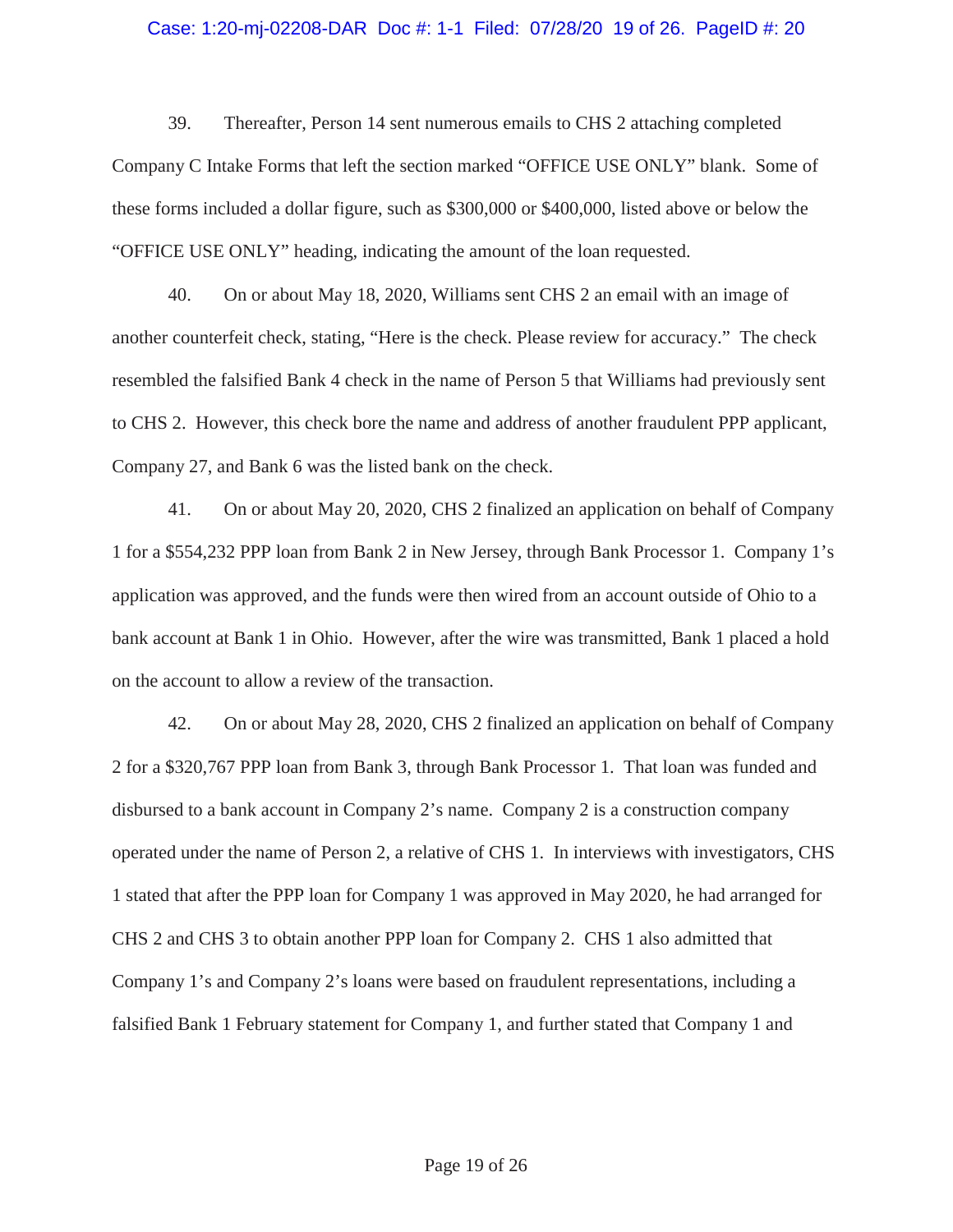# Case: 1:20-mj-02208-DAR Doc #: 1-1 Filed: 07/28/20 20 of 26. PageID #: 21

Company 2 do their banking and accesses their funds at bank branch locations within the Northern District of Ohio. $11$ 

43. After Company 2's PPP loan was approved, CHS 1 received instructions to wire CHS 2 and CHS 3 approximately \$80,000 of the loan proceeds (approximately 25% of the total loan proceeds received in the name of Company 2). CHS 1 received wiring instructions by email, and thereafter directed Person 2 to visit a Bank 4 branch in the Cleveland, Ohio area, and request that Bank 4 wire approximately \$80,190 to the Company A 8588 Account, consistent with the instructions he had received. Person 2 did so on or about June 1, 2020, and CHS 2 received the wire in the Company A 8588 Account the same day. CHS 1, CHS 2, and CHS 3 coordinated these loan applications and the kickback payment through the use of numerous interstate wire transmissions—phone calls, text messages, and emails—between Florida and the Northern District of Ohio.

44. Throughout this time, Augustin and CHS 2 continued to exchange text messages about referrals and the status of loans, and also frequently discussed who had sent a kickback and when CHS 2 would send Augustin his share. For example, on or about May 21, 2020, Person 11 wired CHS 2 \$97,418 from a Bank 6 account in the name of "[Person 11] DBA [Company 10]" that, the previous day, had received a PPP loan in the form of a \$389,627 wire from Bank 3. At approximately 11:07 AM on May 21, Augustin sent a text message to CHS 2 stating, "[Company 10's] wire is done so is [Company 11]." CHS 2 responded by acknowledging a wire for "97418"

<sup>&</sup>lt;sup>11</sup> On or about June 8, 2020, investigators approached CHS 1 and discussed the Company 1 PPP loan with him. After obtaining counsel and deciding to cooperate with the investigation in the hopes of receiving favorable consideration in connection with his pending case, CHS 1 agreed to additional interviews, and the statements of CHS 1 herein are from those interviews. CHS 1 admitted in his June 12, 2020 interview that he had not told the complete truth in his June 9 interview and should have disclosed the Company 2 loan to investigators when asked about the extent of his loan activity.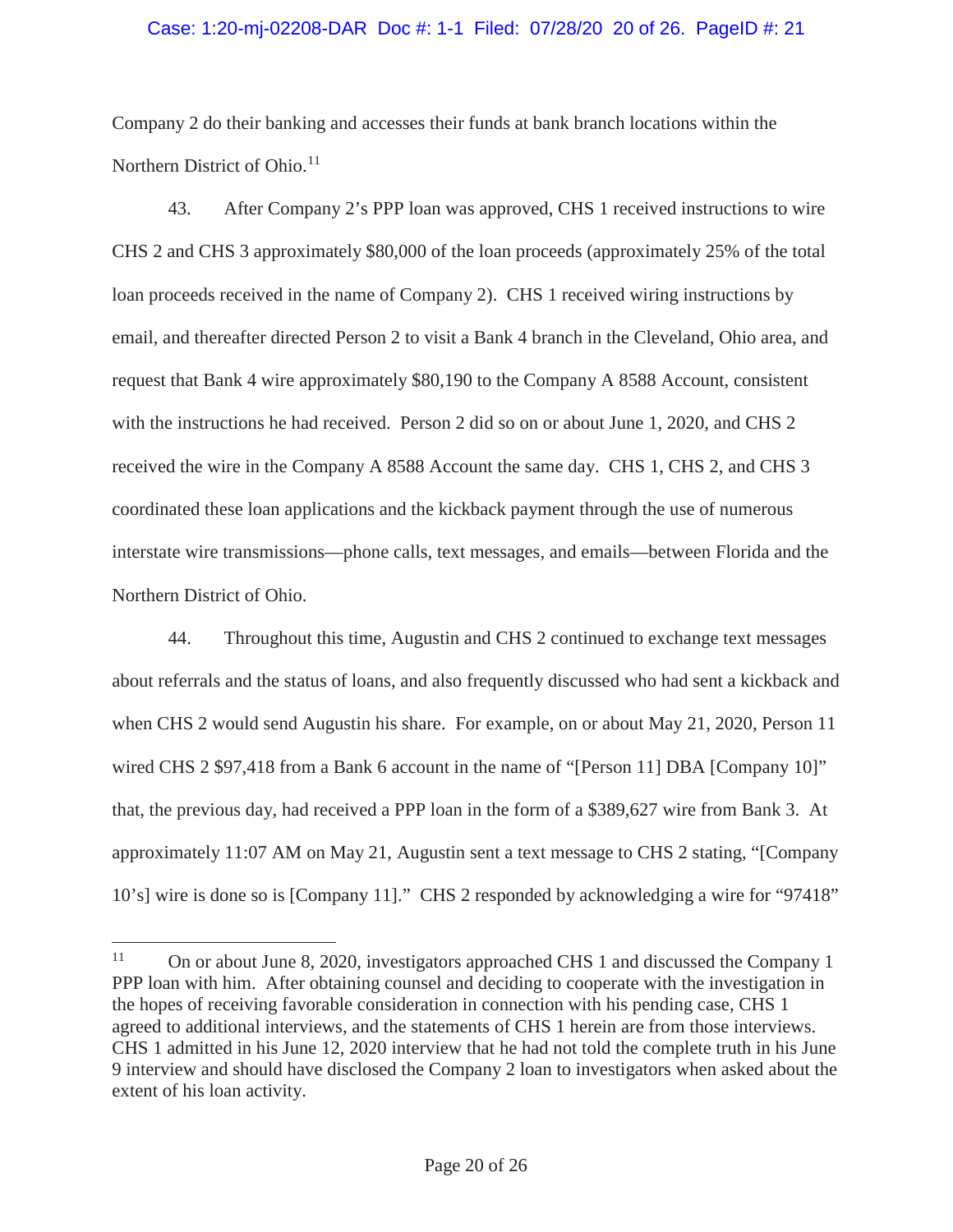#### Case: 1:20-mj-02208-DAR Doc #: 1-1 Filed: 07/28/20 21 of 26. PageID #: 22

from Person 11/Company 10, and a wire from Company 9, but noting that he was "still waiting on" Company 11 and Company 4.

45. On or about May 28, 2020, at approximately 10:16 PM, Augustin reached out about Person 19, the purported owner of Company 21, stating, "Don't forget about [Person 19]." CHS 2 responded, "Working on her statement not easy," to which Augustin replied, "Ok." CHS 2 finalized Company 21's fraudulent PPP loan application on June 1, 2020, submitted with a falsified near replica of the same Bank 7 statement CHS 2 submitted with a number of other fraudulent PPP loans.

46. Augustin regularly provided CHS 2 with account information for wires, and CHS 2 also provided Augustin wire instructions to pass along to the loan recipients. Both Augustin and Williams provided CHS 2 information for one of Williams's accounts.

47. Emails and text messages among the co-conspirators continued up to and even including the day of CHS 2's arrest. On or about June 25, 2020, at approximately 11:19 AM, Augustin sent CHS 2 an email, forwarding a June 8, 2020 email from Williams to Augustin, with an image of a blank check attached. The check resembled the falsified Person 5 and Company 27 checks that Williams had previously sent to CHS 2. However, this check bore the name and address of one of Augustin's "Top Gun" entities, "Top Gun Consulting and Management LLC," and Bank 1 was the listed bank on the check.

48. Shortly after CHS 2's arrest, Williams canceled her Comcast internet account, through which she had submitted the fraudulent PPP loan applications for Company 5 and Company 10. Specifically, Bank Processor 1's IP address log files for those companies return to the same IP address at all times when the accounts for those applications logged in, between May 14, 2020 and May 18, 2020. At those times, according to Comcast records, that IP address was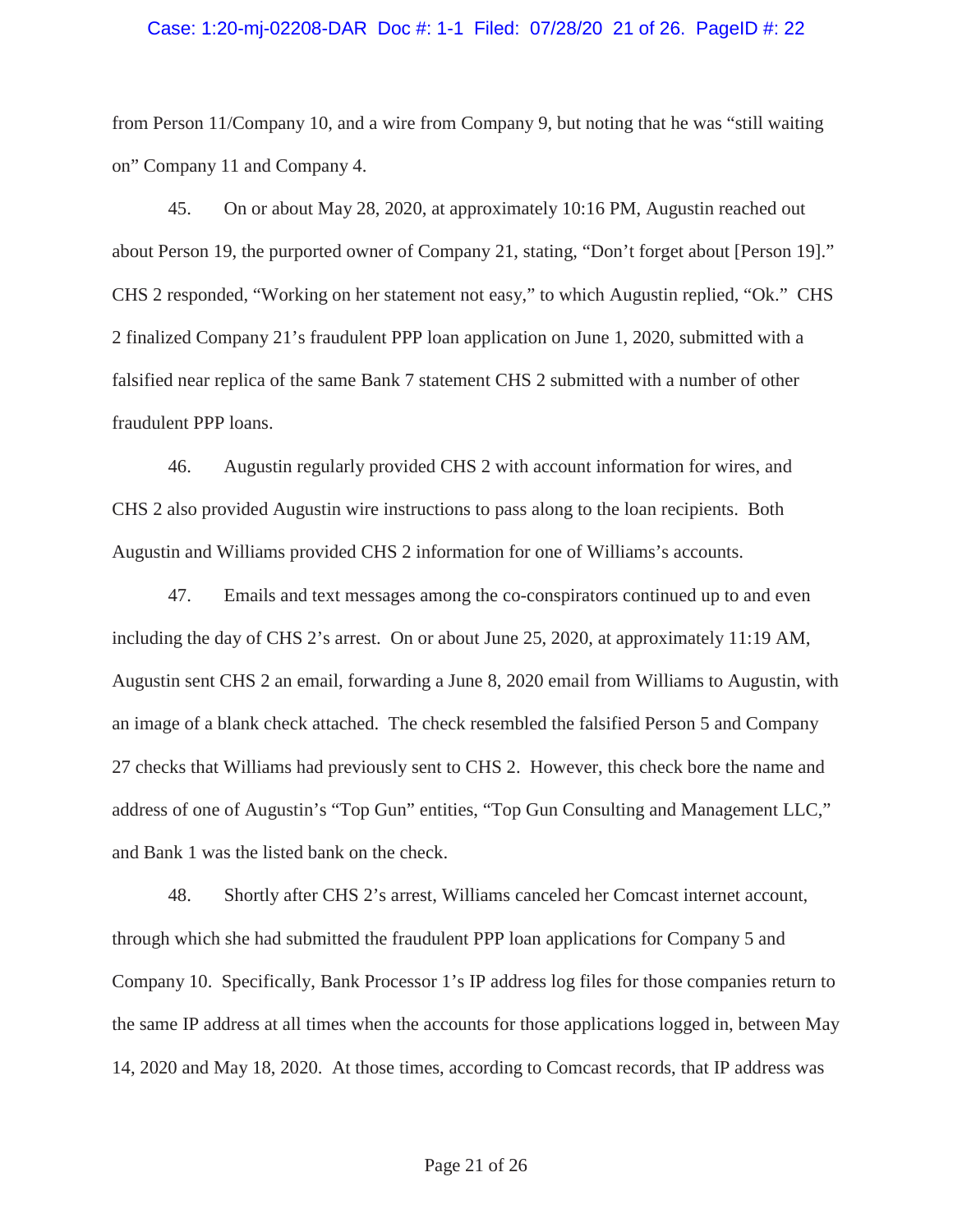## Case: 1:20-mj-02208-DAR Doc #: 1-1 Filed: 07/28/20 22 of 26. PageID #: 23

assigned to a Comcast high-speed internet account in Williams's name, with a service address at a residence in Weston, Florida associated with Williams. That service had been active since August 2018, but was disconnected on June 29, 2020.

# *Augustin's Obstruction of the Investigation and Admissions about His Role in the Scheme*

49. Even after learning at the end of June of CHS 2's arrest and that Bank 1 had concerns about Augustin's accounts, Augustin continued to commit acts in furtherance of the scheme, reaching out to investigators to mislead them in his interview, and thereafter providing documents to achieve that goal. In summary, Augustin falsely portrayed himself as a passive recipient of referral fees based only on referrals he had made before the COVID-19 pandemic and the PPP program. Augustin misled investigators about, for example, the extent of his and his associates' knowledge of, and involvement in, the misstatements contained in the PPP loan applications. In fact, Augustin was in regular contact with CHS 2 about referrals and documents to be used specifically in PPP loan applications, which Augustin knew were fraudulent. He then provided documentation of those prior referrals to support his misrepresentations.

50. Augustin, accompanied by counsel, appeared in person at IRS offices in Plantation, Florida, for a voluntary interview on July 6, 2020. Augustin met with two Floridabased law enforcement agents with, respectively, IRS-CI and the Federal Deposit Insurance Corporation Office of Inspector General. Other investigators appeared by teleconference, and identified themselves and their locations, including multiple investigators in the Northern District of Ohio.<sup>12</sup> Investigators then asked Augustin if he would like to record the interview, and he and his counsel agreed to audio record the interview.

<sup>&</sup>lt;sup>12</sup> Affiant, Special Agent Pizzola, and Northern District of Ohio Assistant U.S. Attorney Elliot Morrison identified themselves and their positions, and their location in the Cleveland, Ohio area.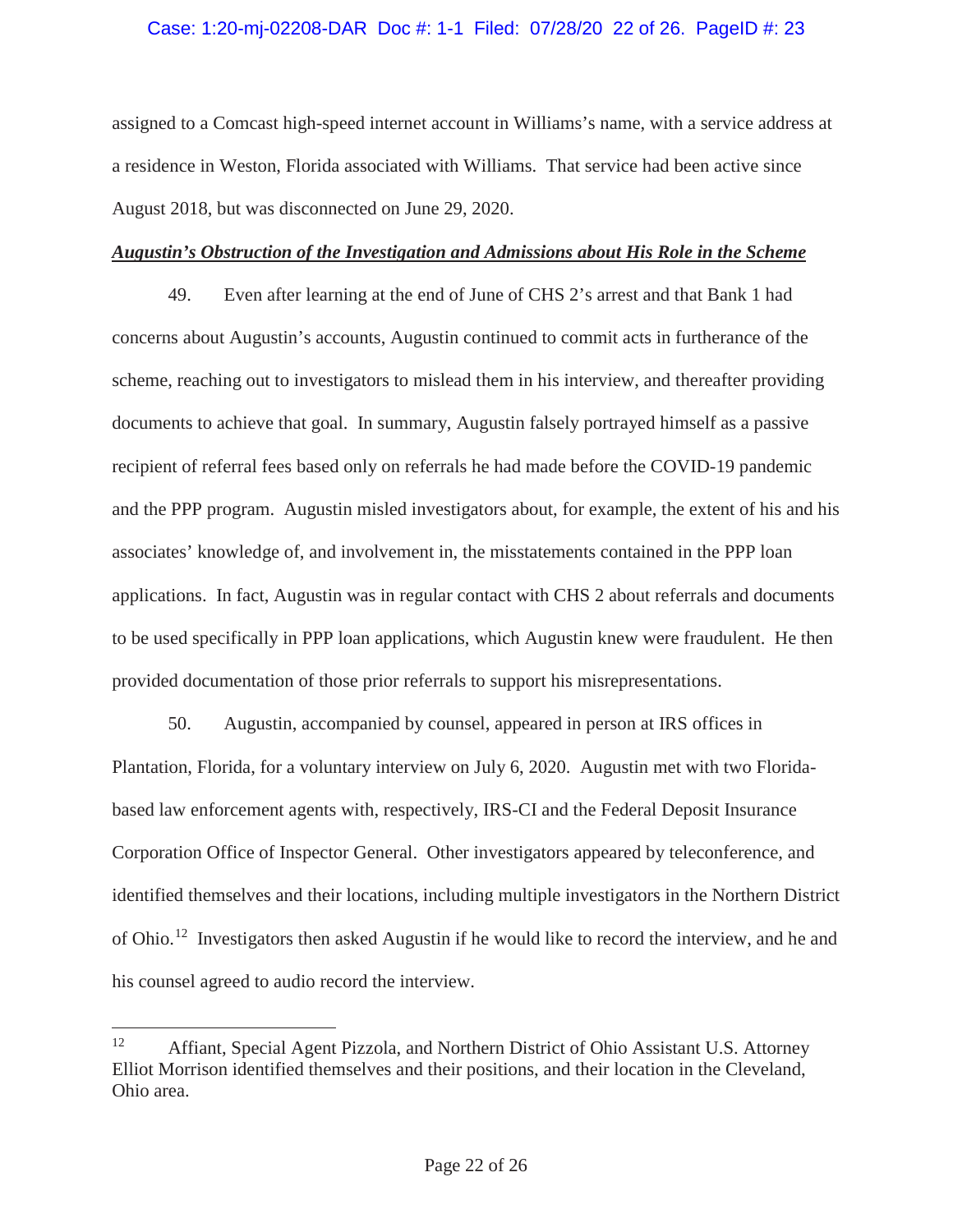## Case: 1:20-mj-02208-DAR Doc #: 1-1 Filed: 07/28/20 23 of 26. PageID #: 24

51. During the interview, Augustin made the following statements, among others, about the Clear Vision PPP loan application:

a. Augustin stated that, early in 2020, Augustin had paid CHS 2 \$29,000 for CHS 2 to repair his credit and obtain a business loan for Augustin, for as much as \$1 million. Augustin, who worked as a manager for professional football players, had also referred some of his clients, including Person 5, and other contacts to CHS 2 for the same services, with the understanding Augustin would receive \$5,000 per referral. Going into May 2020, CHS 2 had not delivered as promised on those services for Augustin or any of his referrals.

b. Augustin also claimed that, in approximately mid-May 2020, CHS 2 came to Augustin's house to explain his new plan to obtain a loan for Augustin and clients he had referred. CHS 2 explained that they could get disaster loans, and they would just have to use the loans for their businesses, such as for rent and employees.

c. Augustin stated that CHS 2 then prepared and submitted the Clear Vision application from Augustin's house, using Augustin's computer. For the application, CHS 2 obtained from Augustin only the identifying information for Augustin and Clear Vision, a voided check, and a corporate tax return, but nothing about payroll. Augustin did tell CHS 2 that Clear Vision had eight employees, but sometimes added two more people, meaning up to 10 employees. Augustin only provided the documents and information requested and watched CHS 2 while playing two games of pool.<sup>13</sup>

<sup>&</sup>lt;sup>13</sup> By contrast, CHS 2 reported that Augustin handled the process from what CHS 2 assumed was Augustin's house, while CHS 2 was at CHS 2's residence, emailing Augustin documents and discussing the process with him. Telephone records corroborate CHS 2's account and refute Augustin's. Cellular tower data associated with CHS 2's cellular phone show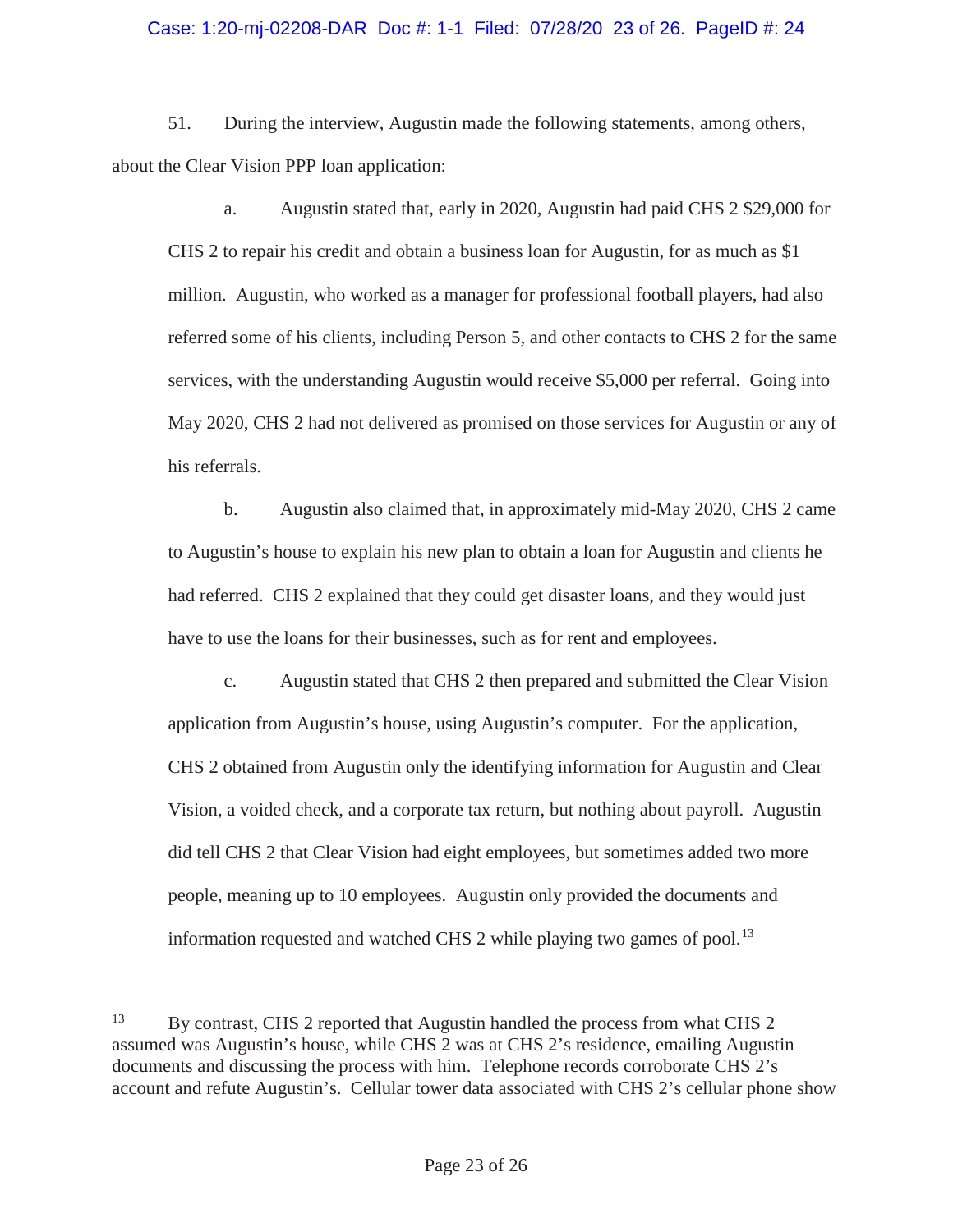# Case: 1:20-mj-02208-DAR Doc #: 1-1 Filed: 07/28/20 24 of 26. PageID #: 25

d. Augustin claimed that he spoke to his accountant about the loan the day after his exchange with CHS 2, and the accountant explained that Augustin needed to set up a separate account for the loan proceeds, and use it to pay rent and payroll. The money arrived a day or two later, and at that time, Augustin had no concerns about the legality of the arrangement. Augustin did not have any such concerns about his PPP loan, or those of the people he referred, until approximately the end of June, when Bank 1 froze his accounts and he learned a Bank 1 investigator was saying that his money was connected to fraud.<sup>14</sup> He and his counsel then discovered and reviewed Affiant's Northern District of Ohio complaint against CHS 2 and CHS 3, prompting them to reach out to the Assistant U.S. Attorney on the case.

52. Augustin also made the following statements, among others, about his referring clients to CHS 2 and the payments he received or expected to receive for those referrals:

a. Augustin estimated that he had referred  $20 - 25$  people to CHS 2, and some of those people, in turn, referred others.

that at the time of the Bank Processor 1 logins to the Clear Vision account from Augustin's home, CHS 2 was in the vicinity of his own home, and not in the vicinity of Augustin's home, which was approximately eight miles away. CHS 2 was also in the vicinity of his home, not Augustin's, at the times on other days that the Clear Vision account logged in to Bank Processor 1's system from Augustin's house. In addition, recovered text messages show that, at approximately 8:54 PM on May 13, 2020, in the middle of the online sessions for the submission of the Clear Vision application, Augustin appears to have attempted to call CHS 2 and received the text message response, "Can't talk, call you right back." Augustin then immediately sent CHS 2 a text message stating, "Call me ASAP." This telephone exchange would not have occurred if, as Augustin reported, CHS 2 and Augustin were in the same room conversing.

<sup>&</sup>lt;sup>14</sup> In fact, on May 13, 2020, the same day he submitted his PPP application, Augustin sent a text message to CHS 2 at approximately 6:49 PM with a link to an article and television news report regarding fraud charges against an Atlanta-based reality television star for fraudulently obtaining a PPP loan.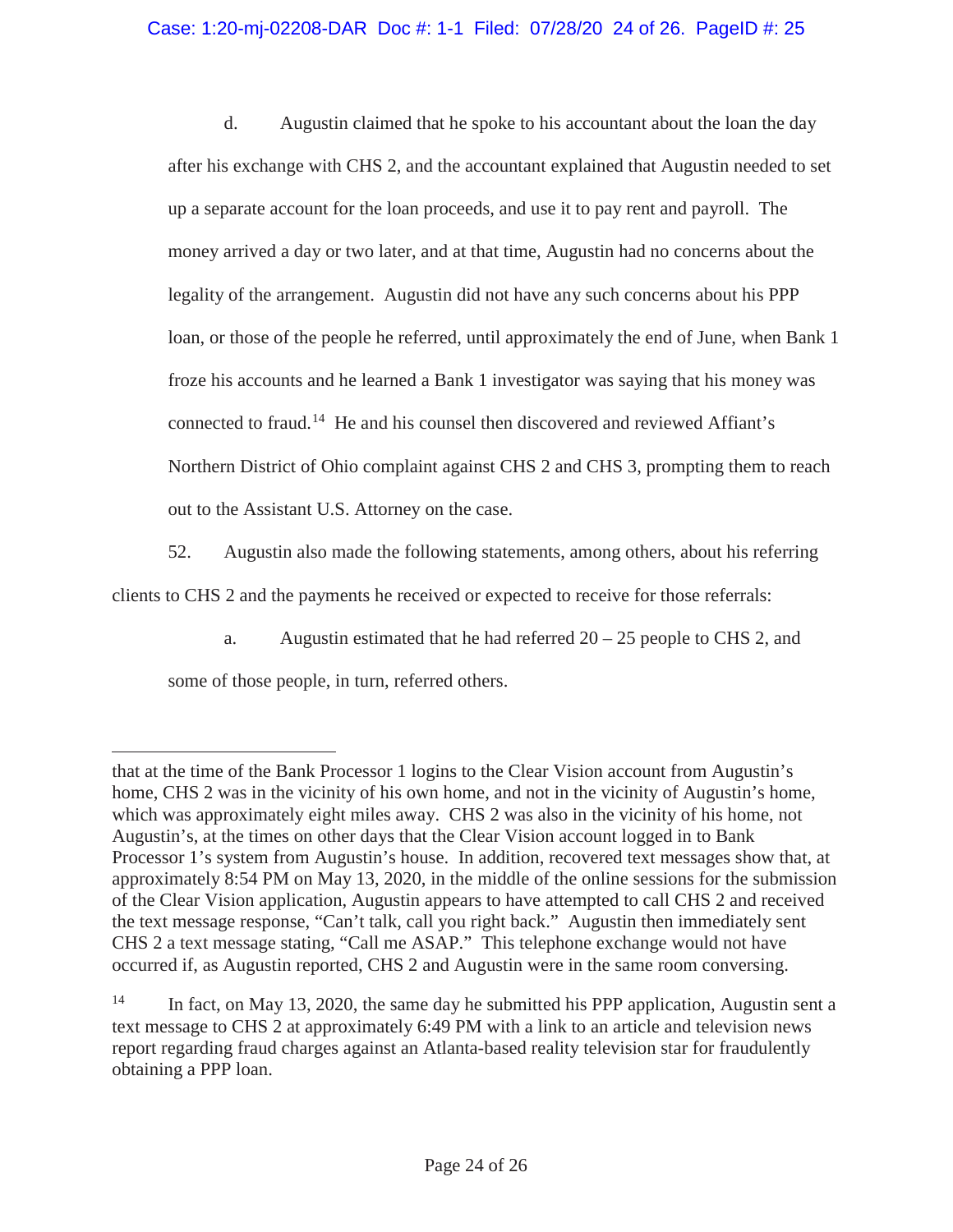## Case: 1:20-mj-02208-DAR Doc #: 1-1 Filed: 07/28/20 25 of 26. PageID #: 26

b. Augustin stated that he had referred all of these individuals before the PPP began, when CHS 2 was offering the combination of credit repair and access to a \$1 million loan, and that he did not provide CHS 2 with client information specifically to obtain PPP loans and did not provide additional referral information after his Clear Vision PPP loan. Instead, CHS 2 on his own initiative reached out to the people that Augustin had previously referred.<sup>15</sup>

c. Augustin claimed that, if CHS 2 successfully obtained a PPP loan for a client that Augustin referred or for another client that one of those clients, in turn, referred, and if that PPP loan was paid out, Augustin would receive a share of the 25% fee that CHS 2 was charging. Augustin's portion was generally in the range of 7% – 10% of the loan, sometimes more, up to  $12.5\%$ .<sup>16</sup>

53. The documents that Augustin provided through his counsel to investigators on or about July 9, 2020 show financial arrangements between CHS 2, Augustin, and approximately 31 clients, and the documents include what appears to be a note from Augustin to investigators identifying four of the people he referred to CHS 2 as people who, in turn, referred others to CHS 2. These documents appear to have been calculated to support Augustin's false claims to investigators.

<sup>&</sup>lt;sup>15</sup> As documented above, however, Augustin was in regular contact with CHS 2 about these referrals after May 13, 2020, and pushed CHS 2 to act on particular clients at particular times.

<sup>&</sup>lt;sup>16</sup> In fact, when kickbacks were paid, Augustin generally received 12.5%, and lesser amounts were the exception rather than the rule.